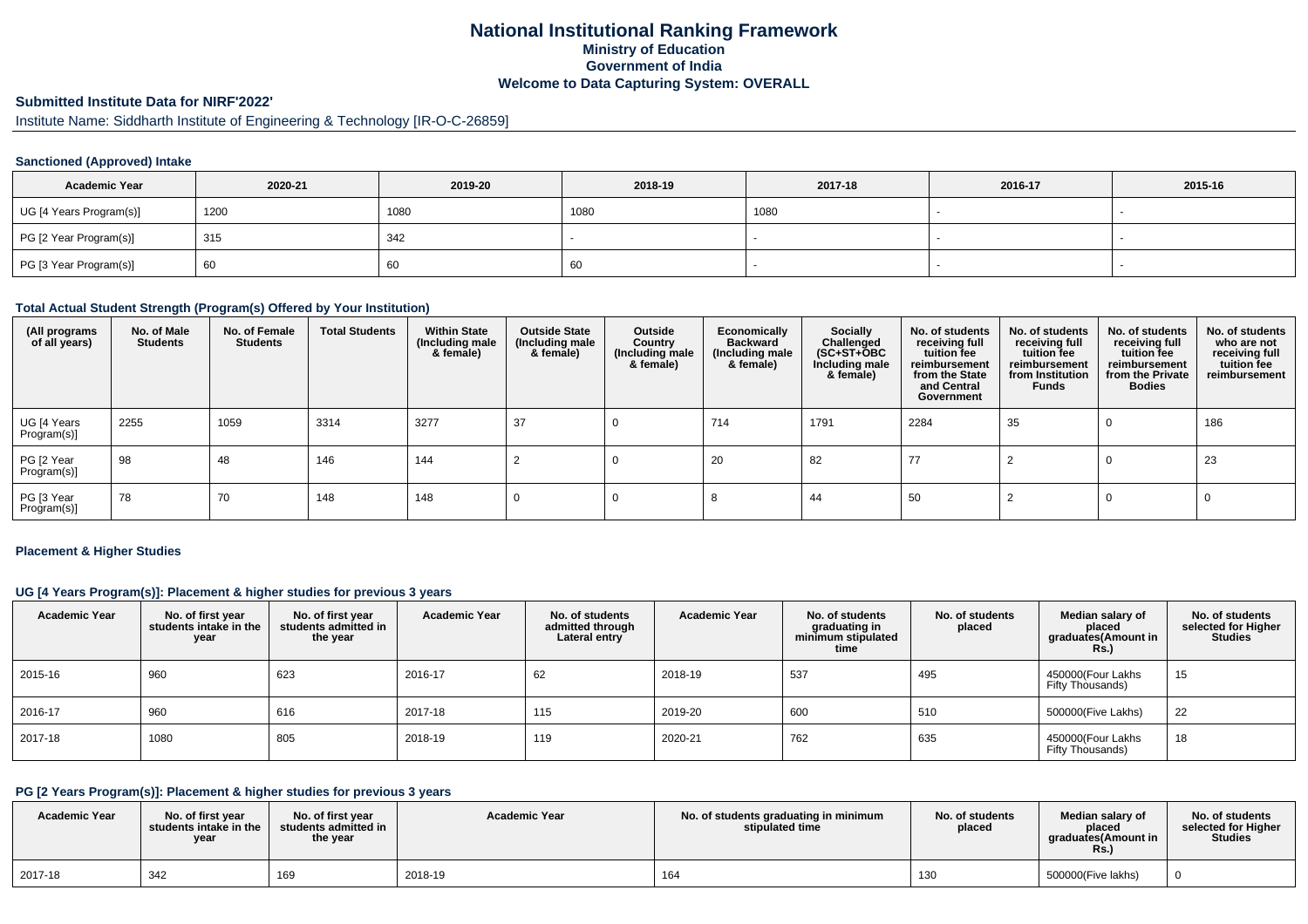| 2018-19 | 342 | ັບ | 2019-20 | 125 | . | 450000(Four Lakh Fifty<br>thousand) |  |
|---------|-----|----|---------|-----|---|-------------------------------------|--|
| 2019-20 | 342 |    | 2020-21 |     |   | 500000(Five lakhs)                  |  |

### **PG [3 Years Program(s)]: Placement & higher studies for previous 3 years**

| <b>Academic Year</b> | No. of first year<br>students intake in the<br>year | No. of first vear<br>students admitted in<br>the year | <b>Academic Year</b> | No. of students<br>admitted through<br>Lateral entry | <b>Academic Year</b> | No. of students<br>graduating in<br>minimum stipulated<br>time | No. of students<br>placed | Median salary of<br>placed<br>graduates(Amount in<br>KS.)                               | No. of students<br>selected for Higher<br><b>Studies</b> |
|----------------------|-----------------------------------------------------|-------------------------------------------------------|----------------------|------------------------------------------------------|----------------------|----------------------------------------------------------------|---------------------------|-----------------------------------------------------------------------------------------|----------------------------------------------------------|
| 2016-17              | 60                                                  | 42                                                    | 2017-18              |                                                      | 2018-19              | 38                                                             | 31                        | 300000(Three lakhs)                                                                     |                                                          |
| 2017-18              | 60                                                  | -40                                                   | 2018-19              |                                                      | 2019-20              | 38                                                             | 35                        | $\frac{1}{250000}$ (Two lakh Fifty $\begin{pmatrix} 0 \\ 0 \end{pmatrix}$<br>thousands) |                                                          |
| 2018-19              | 60                                                  | 16                                                    | 2019-20              | 18                                                   | 2020-21              | 32                                                             | 29                        | 480000(Four lakh<br>Eighty Thousands)                                                   |                                                          |

### **Ph.D Student Details**

| Ph.D (Student pursuing doctoral program till 2020-21 Students admitted in the academic year 2020-21 should not be entered here.) |                                                                                                                                  |                       |         |  |  |  |
|----------------------------------------------------------------------------------------------------------------------------------|----------------------------------------------------------------------------------------------------------------------------------|-----------------------|---------|--|--|--|
|                                                                                                                                  |                                                                                                                                  | <b>Total Students</b> |         |  |  |  |
| Full Time                                                                                                                        |                                                                                                                                  |                       |         |  |  |  |
| Part Time                                                                                                                        |                                                                                                                                  |                       |         |  |  |  |
| No. of Ph.D students graduated (including Integrated Ph.D)                                                                       |                                                                                                                                  |                       |         |  |  |  |
|                                                                                                                                  | 2020-21                                                                                                                          | 2019-20               | 2018-19 |  |  |  |
| Full Time                                                                                                                        |                                                                                                                                  |                       |         |  |  |  |
| Part Time                                                                                                                        |                                                                                                                                  |                       |         |  |  |  |
|                                                                                                                                  | PG (Student pursuing MD/MS/DNB program till 2020-21 Students admitted in the academic year 2021 - 22 should not be entered here) |                       |         |  |  |  |
|                                                                                                                                  | Number of students pursuing PG (MD/MS/DNB) program                                                                               |                       | 0       |  |  |  |
| No. of students Graduating in PG (MD/MS/DNB) program                                                                             |                                                                                                                                  |                       |         |  |  |  |
| 2020-21                                                                                                                          | 2019-20                                                                                                                          | 2018-19               |         |  |  |  |
|                                                                                                                                  |                                                                                                                                  |                       |         |  |  |  |

### **Online Education**

| 1. Does all programs/courses were completed on time.                                                        |     | Yes                                                                            |                                                |  |  |
|-------------------------------------------------------------------------------------------------------------|-----|--------------------------------------------------------------------------------|------------------------------------------------|--|--|
| 2. Measures taken to complete the syllabus of courses and programs.                                         |     | By proper lesson plan<br>lecture notes<br>PPT<br>Interactive session           |                                                |  |  |
| 3. The period of delay in completion of syllabus (in months).                                               |     |                                                                                |                                                |  |  |
| 4. The period of delay in conducting exams (in months).                                                     |     |                                                                                |                                                |  |  |
| <b>Portal Name</b><br>No. of students offered online courses which have credit<br>transferred to transcript |     | Total no, of online courses which have credit transferred<br>to the transcript | Total no. of credits transferred to transcript |  |  |
| Swayam                                                                                                      | 782 | 782                                                                            |                                                |  |  |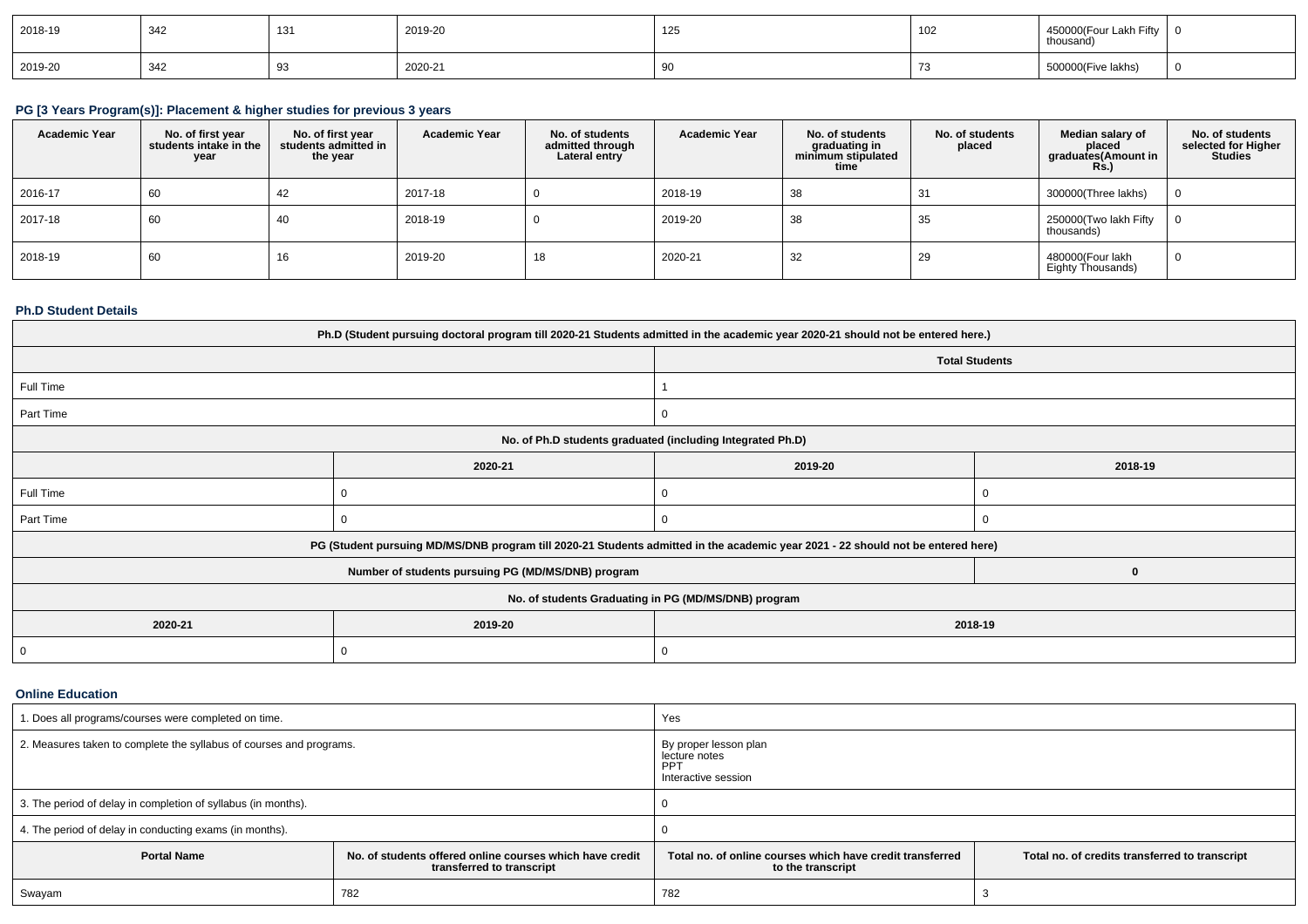y 0

## **Financial Resources: Utilised Amount for the Capital expenditure for previous 3 years**

| Academic Year                                                                                        | 2020-21                                                          | 2019-20                                                                     | 2018-19                                                                                   |  |  |  |  |
|------------------------------------------------------------------------------------------------------|------------------------------------------------------------------|-----------------------------------------------------------------------------|-------------------------------------------------------------------------------------------|--|--|--|--|
|                                                                                                      | <b>Utilised Amount</b>                                           | <b>Utilised Amount</b>                                                      | <b>Utilised Amount</b>                                                                    |  |  |  |  |
| Annual Capital Expenditure on Academic Activities and Resources (excluding expenditure on buildings) |                                                                  |                                                                             |                                                                                           |  |  |  |  |
| Library                                                                                              | 507319 (Five lakhs seven thousand three hundred and<br>nineteen) | 878351 (Eight lakhs seventy eight thousands three hundred<br>and fifty one) | 867440 (Eight lakhs sixty seven thousands four hundred and<br>forty)                      |  |  |  |  |
| New Equipment for Laboratories                                                                       | 310520 (Three lakhs ten thousands five hundred and twenty)       | 422767 (Four lakhs twenty two thousands seven hundred and<br>sixty seven)   | 10115596 (One crore one lakh fifteen thousands five hundred<br>and ninety six)            |  |  |  |  |
| <b>Engineering Workshops</b>                                                                         | 0 (Zero)                                                         | 0 (Zero)                                                                    | 0 (Zero)                                                                                  |  |  |  |  |
| Other expenditure on creation of Capital Assets (excluding<br>expenditure on Land and Building)      | 152300 (One lakh fifty two thousands three hundred)              | 69921 (Sixty nine thousands nine hundred and twenty one)                    | 38367450 (Three crore eighty three lakhs sixty seven<br>thousands four hundred and fifty) |  |  |  |  |

## **Financial Resources: Utilised Amount for the Operational expenditure for previous 3 years**

| Academic Year                                                                                                                                                                                   | 2020-21                                                                                        | 2019-20                                                                                      | 2018-19                                                                                   |  |  |  |  |
|-------------------------------------------------------------------------------------------------------------------------------------------------------------------------------------------------|------------------------------------------------------------------------------------------------|----------------------------------------------------------------------------------------------|-------------------------------------------------------------------------------------------|--|--|--|--|
|                                                                                                                                                                                                 | <b>Utilised Amount</b>                                                                         | <b>Utilised Amount</b>                                                                       | <b>Utilised Amount</b>                                                                    |  |  |  |  |
| <b>Annual Operational Expenditure</b>                                                                                                                                                           |                                                                                                |                                                                                              |                                                                                           |  |  |  |  |
| Salaries (Teaching and Non Teaching staff)                                                                                                                                                      | 177150874 (Seventeen crore seventy one lakh fifty thousands<br>eight hundred and seventy four) | 181998330 (Eighteen crore Nineteen lakhs Ninety eight<br>thousands three hundred and thirty) | 203075815 (Twenty crore thirty lakhs seventy five thousands<br>eight hundred and fifteen) |  |  |  |  |
| Maintenance of Academic Infrastructure or consumables and<br>other running expenditures (excluding maintenance of hostels<br>and allied services, rent of the building, depreciation cost, etc) | 21663590 (Two crore sixteen lakhs sixty three thousands five<br>hundred and ninety)            | 22844761 (Two crore twenty eight lakhs forty four thousands<br>seven hundred and sixty one)  | 19299920 (One crore ninety two lakh ninety nine thousands<br>nine hundred and twenty)     |  |  |  |  |
| Seminars/Conferences/Workshops                                                                                                                                                                  | 180150 (One lakh eighty thousands one hundred and fifty)                                       | 276700 (Two lakhs seventy six thousands seven hundreed)                                      | 787347 (Seven lakh eighty seven thousand three hundred and<br>forty seven)                |  |  |  |  |

### **IPR**

| Calendar year            | 2020 | 2019 | 2018 |
|--------------------------|------|------|------|
| No. of Patents Published |      |      |      |
| No. of Patents Granted   |      |      |      |

## **Sponsored Research Details**

| <b>Financial Year</b>                    | 2020-21                         | 2019-20                                         | 2018-19                                   |
|------------------------------------------|---------------------------------|-------------------------------------------------|-------------------------------------------|
| Total no. of Sponsored Projects          |                                 |                                                 |                                           |
| Total no. of Funding Agencies            |                                 |                                                 |                                           |
| Total Amount Received (Amount in Rupees) | 332000                          | 2703333                                         | 42108000                                  |
| Amount Received in Words                 | Three lakh thirty two thousands | Twenty seven lakhs three thousands thirty three | Four crore twenty one lakh eight thousand |

#### **Consultancy Project Details**

| $-$<br>Yea<br>Finan. | 2020-21 | 2019-20 | 2018-19<br>$\sim$ $\sim$ $\sim$ |
|----------------------|---------|---------|---------------------------------|
|----------------------|---------|---------|---------------------------------|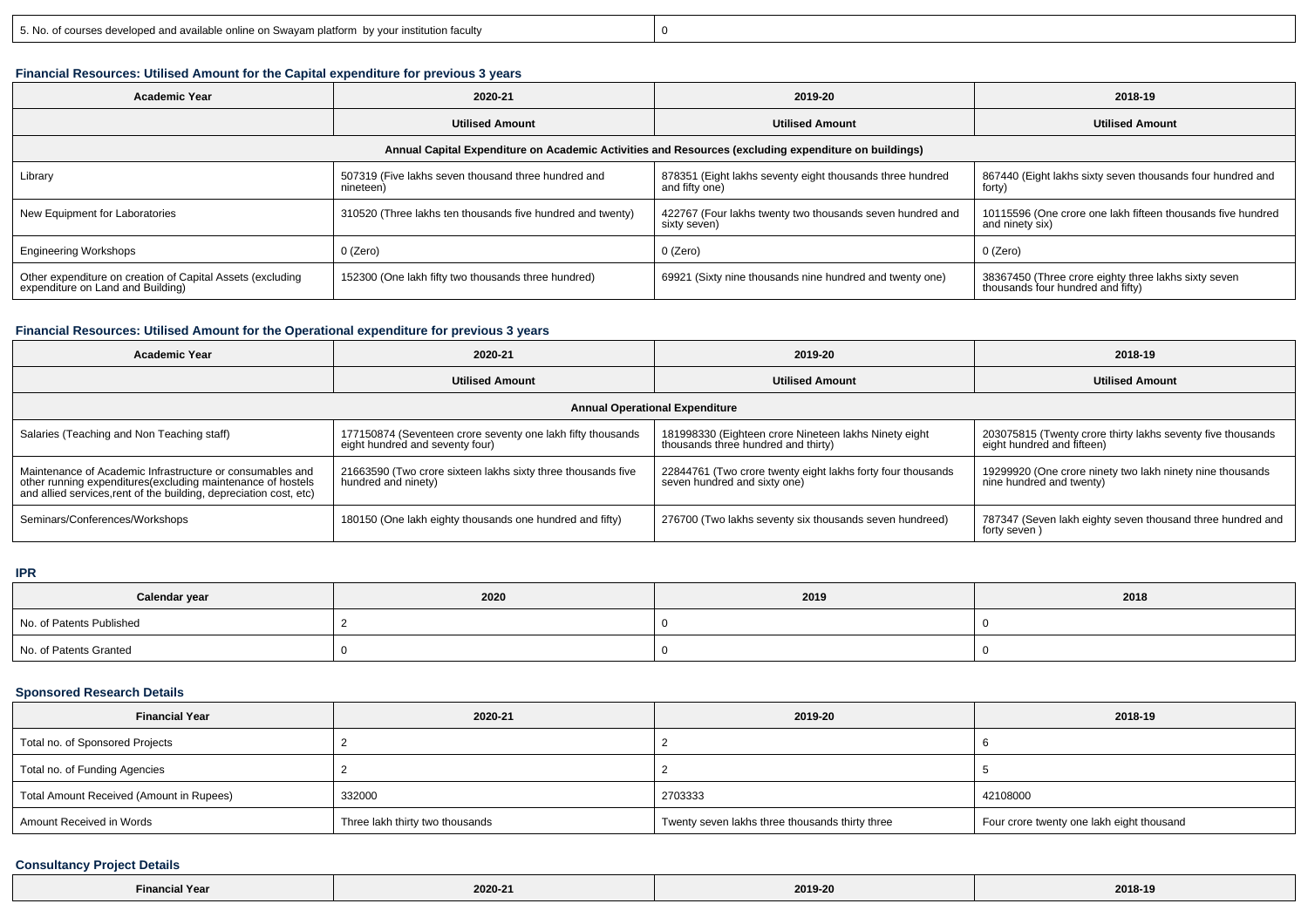| Total no. of Consultancy Projects        |                                               |                                        |                                         |
|------------------------------------------|-----------------------------------------------|----------------------------------------|-----------------------------------------|
| Total no. of Client Organizations        |                                               |                                        |                                         |
| Total Amount Received (Amount in Rupees) | 2084200                                       | 1477000                                | 2463000                                 |
| Amount Received in Words                 | Twenty Lakhs Eighty Four Thousand Two hundred | Fourteen Lakhs Seventy Seven Thousands | Twenty Four Lakhs Sixty Three Thousands |

## **Executive Development Program/Management Development Programs**

| <b>Financial Year</b>                                                             | 2020-21        | 2019-20 | 2018-19 |
|-----------------------------------------------------------------------------------|----------------|---------|---------|
| Total no. of Executive Development Programs/ Management<br>  Development Programs | $\overline{0}$ |         |         |
| Total no. of Participants                                                         |                |         |         |
| Total Annual Earnings (Amount in Rupees)(Excluding Lodging<br>& Boarding Charges) | - 0            |         |         |
| Total Annual Earnings in Words                                                    | Zero           | Zero    | Zero    |

# **PCS Facilities: Facilities of physically challenged students**

| 1. Do your institution buildings have Lifts/Ramps?                                                                                                         | Yes, more than 80% of the buildings |
|------------------------------------------------------------------------------------------------------------------------------------------------------------|-------------------------------------|
| 2. Do your institution have provision for walking aids, including wheelchairs and transportation from one building to another for<br>handicapped students? | Yes                                 |
| 3. Do your institution buildings have specially designed toilets for handicapped students?                                                                 | Yes, more than 80% of the buildings |

## **Accreditation**

#### **NBA Accreditation**

| 1. Does your institute have a valid NBA Accreditation? |                                                                                            | <b>YES</b>                    |                             |  |  |  |
|--------------------------------------------------------|--------------------------------------------------------------------------------------------|-------------------------------|-----------------------------|--|--|--|
|                                                        | Total number of programs (whose two batches have passed out) in the institution/department | Number of programs accredited |                             |  |  |  |
|                                                        |                                                                                            |                               |                             |  |  |  |
| Name of the accredited program                         | Valid from                                                                                 | Valid upto                    | <b>Accreditation Status</b> |  |  |  |
| ELECTRONICS & COMMUNICATION ENGINEERING                | 05-07-2019                                                                                 | 30-06-2022                    | Accredited for 3 years      |  |  |  |
| <b>CIVIL ENGINEERING</b>                               | 05-07-2019                                                                                 | 30-06-2022                    | Accredited for 3 years      |  |  |  |
| ELECTRICAL & ELECTRONICS ENGINEERING                   | 05-07-2019                                                                                 | 30-06-2022                    | Accredited for 3 years      |  |  |  |
| <b>COMPUTER SCIENCE &amp; ENGINEERING</b>              | 05-07-2019                                                                                 | 30-06-2022                    | Accredited for 3 years      |  |  |  |
| MECHANICAL ENGINEERING                                 | 05-07-2019                                                                                 | 30-06-2022                    | Accredited for 3 years      |  |  |  |

### **NAAC Accreditation**

| 1. Does your institute have a valid NAAC Accreditation? |            | YES        |             |  |  |
|---------------------------------------------------------|------------|------------|-------------|--|--|
| Valid from                                              |            | Valid upto | <b>CGPA</b> |  |  |
| 15-09-2015                                              | 30-06-2022 |            | 3.07        |  |  |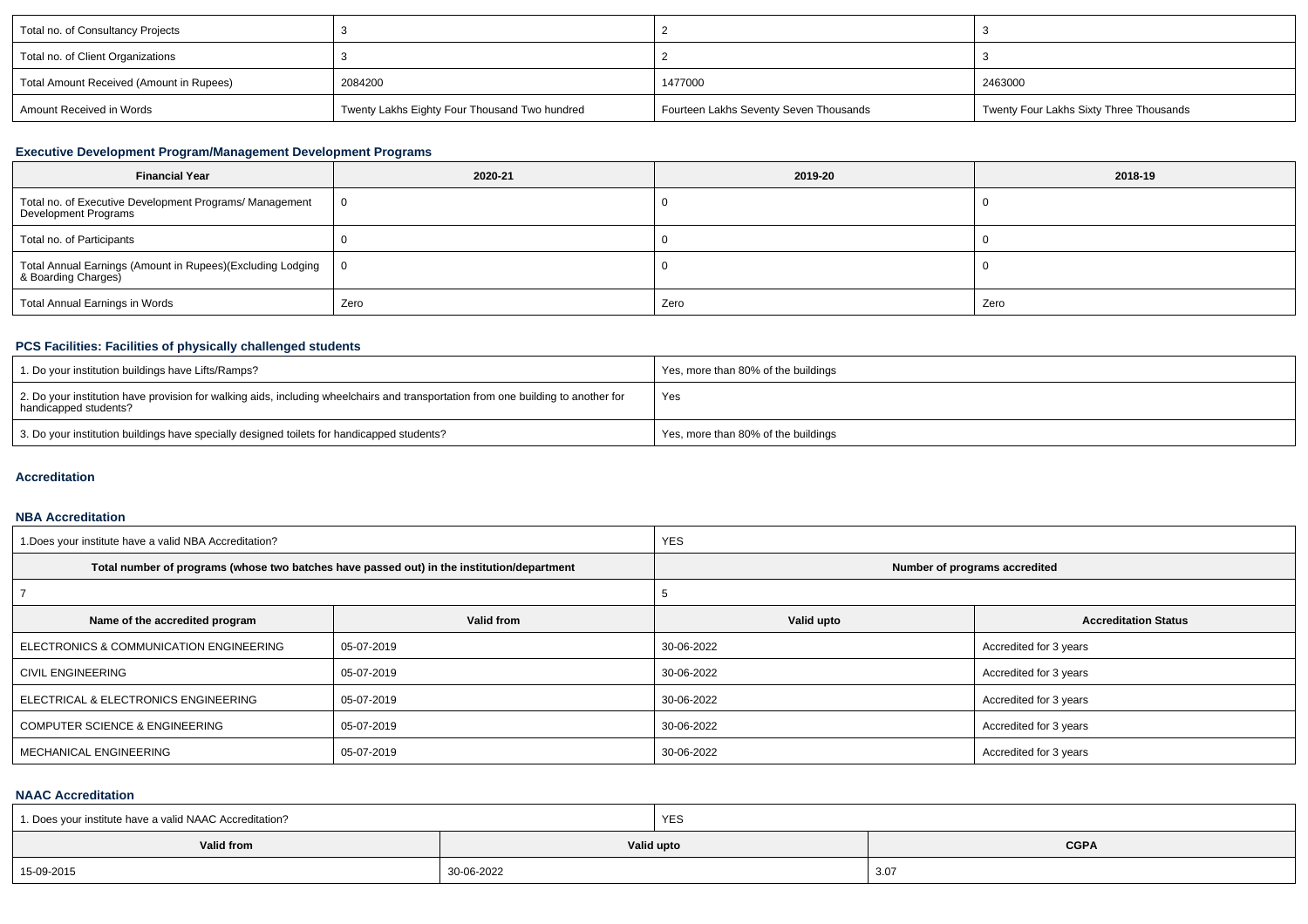### **Faculty Details**

| Srno           | Name                  | Age    | Designation                | Gender | Qualification | Experience (In<br>Months) | <b>Currently working</b><br>with institution? | <b>Joining Date</b> | <b>Leaving Date</b>      | <b>Association type</b> |
|----------------|-----------------------|--------|----------------------------|--------|---------------|---------------------------|-----------------------------------------------|---------------------|--------------------------|-------------------------|
| $\mathbf{1}$   | A Asha                | 31     | Assistant Professor        | Female | M.Tech        | 108                       | Yes                                           | 08-06-2012          | $\sim$                   | Regular                 |
| $\overline{2}$ | A Bhargavi            | 31     | Assistant Professor        | Female | M.Tech        | 36                        | Yes                                           | 01-07-2019          | $\overline{\phantom{a}}$ | Regular                 |
| 3              | A Hari                | 41     | <b>Assistant Professor</b> | Male   | M.Tech        | 12                        | Yes                                           | 01-07-2020          | $\overline{\phantom{a}}$ | Regular                 |
| 4              | A Jyoshna             | 27     | Assistant Professor        | Female | M.Tech        | 38                        | Yes                                           | 06-02-2019          | $\overline{\phantom{a}}$ | Regular                 |
| 5              | A Mahesh              | 37     | <b>Assistant Professor</b> | Male   | M.A           | 169                       | Yes                                           | 08-06-2015          | $\overline{\phantom{a}}$ | Regular                 |
| 6              | A Mohan               | 29     | Assistant Professor        | Male   | M.Tech        | 63                        | Yes                                           | 30-11-2019          | $\ddotsc$                | Regular                 |
| $\overline{7}$ | A N Swathi            | 31     | <b>Assistant Professor</b> | Female | M.Tech        | 72                        | Yes                                           | 01-02-2015          | $\sim$                   | Regular                 |
| 8              | A Rajasekhar Yadav    | 34     | Associate Professor        | Male   | M.Tech        | 132                       | Yes                                           | 02-07-2014          | $\overline{\phantom{a}}$ | Regular                 |
| 9              | A S Pavithra          | 27     | <b>Assistant Professor</b> | Female | M.Tech        | 24                        | Yes                                           | 01-07-2019          | $\mathbf{u}$             | Regular                 |
| 10             | A Sathish             | 32     | Assistant Professor        | Male   | M.E.          | 109                       | Yes                                           | 01-07-2019          | $\overline{\phantom{a}}$ | Regular                 |
| 11             | A Suguna              | 34     | <b>Assistant Professor</b> | Female | M.Tech        | 24                        | Yes                                           | 01-06-2019          | $\overline{\phantom{a}}$ | Regular                 |
| 12             | A Suresh              | 32     | Associate Professor        | Male   | M.Tech        | 96                        | Yes                                           | 01-07-2015          | $\overline{\phantom{a}}$ | Regular                 |
| 13             | A Suresh              | 28     | <b>Assistant Professor</b> | Male   | M.Tech        | 69                        | Yes                                           | 01-06-2015          | $\sim$                   | Regular                 |
| 14             | A T Praveen Kumar     | 28     | Assistant Professor        | Male   | M.E.          | 60                        | Yes                                           | 01-07-2017          | $\overline{\phantom{a}}$ | Regular                 |
| 15             | Anusha Nagari         | 30     | Assistant Professor        | Female | M.Tech        | 79                        | Yes                                           | 22-04-2015          | $\overline{\phantom{a}}$ | Regular                 |
| 16             | Arudi Bharath         | 33     | <b>Assistant Professor</b> | Male   | M.Tech        | 60                        | Yes                                           | 05-07-2016          | $\overline{\phantom{a}}$ | Regular                 |
| 17             | Ashok Bodagala        | 31     | <b>Assistant Professor</b> | Male   | M.Tech        | 60                        | Yes                                           | 27-07-2020          | $\overline{\phantom{a}}$ | Regular                 |
| 18             | <b>B A Devan</b>      | 30     | <b>Assistant Professor</b> | Male   | M.Tech        | 72                        | Yes                                           | 26-06-2012          | $\ddotsc$                | Regular                 |
| 19             | <b>B Akshay Kumar</b> | 25     | <b>Assistant Professor</b> | Male   | M.Tech        | 18                        | Yes                                           | 03-06-2019          | $\sim$                   | Regular                 |
| 20             | <b>B</b> Anandan      | 30     | Assistant Professor        | Male   | M.E.          | 84                        | Yes                                           | 09-06-2015          | $\sim$                   | Regular                 |
| 21             | <b>B</b> Ganeshan     | 51     | Assistant Professor        | Male   | M.A           | 168                       | Yes                                           | 28-12-2012          | $\mathbf{u}$             | Regular                 |
| 22             | <b>B</b> Harikrishna  | 42     | Associate Professor        | Male   | M.Sc(Phy)     | 216                       | Yes                                           | 18-08-2003          | $\sim$                   | Regular                 |
| 23             | <b>B</b> Hemalatha    | 27     | <b>Assistant Professor</b> | Female | M.Tech        | 12                        | Yes                                           | 09-07-2020          | $\overline{\phantom{a}}$ | Regular                 |
| 24             | <b>B</b> Jayasree     | 24     | <b>Assistant Professor</b> | Female | M.Tech        | 24                        | Yes                                           | 01-07-2019          | $\overline{\phantom{a}}$ | Regular                 |
| 25             | <b>B</b> Kumar        | 29     | Assistant Professor        | Male   | M.Tech        | 60                        | Yes                                           | 01-07-2019          | $\overline{\phantom{a}}$ | Regular                 |
| 26             | <b>B MAHESH</b>       | 31     | <b>Assistant Professor</b> | Female | M.Tech        | 82                        | Yes                                           | 07-02-2018          | $\sim$                   | Regular                 |
| 27             | <b>B Pavan Kumar</b>  | 34     | <b>Assistant Professor</b> | Male   | M.Tech        | 102                       | Yes                                           | 16-09-2011          | $\overline{\phantom{a}}$ | Regular                 |
| 28             | B Prathibha Bharathi  | 36     | <b>Assistant Professor</b> | Female | M.Sc.         | 48                        | Yes                                           | 10-07-2017          | $\sim$                   | Regular                 |
| 29             | B Rajasekhar Reddy    | 28     | <b>Assistant Professor</b> | Male   | M.Tech        | 60                        | Yes                                           | 28-11-2019          | $\sim$                   | Regular                 |
| $30\,$         | <b>B Ravi Babu</b>    | $36\,$ | Associate Professor        | Male   | M.Tech        | 144                       | Yes                                           | 06-01-2018          | $\overline{\phantom{a}}$ | Regular                 |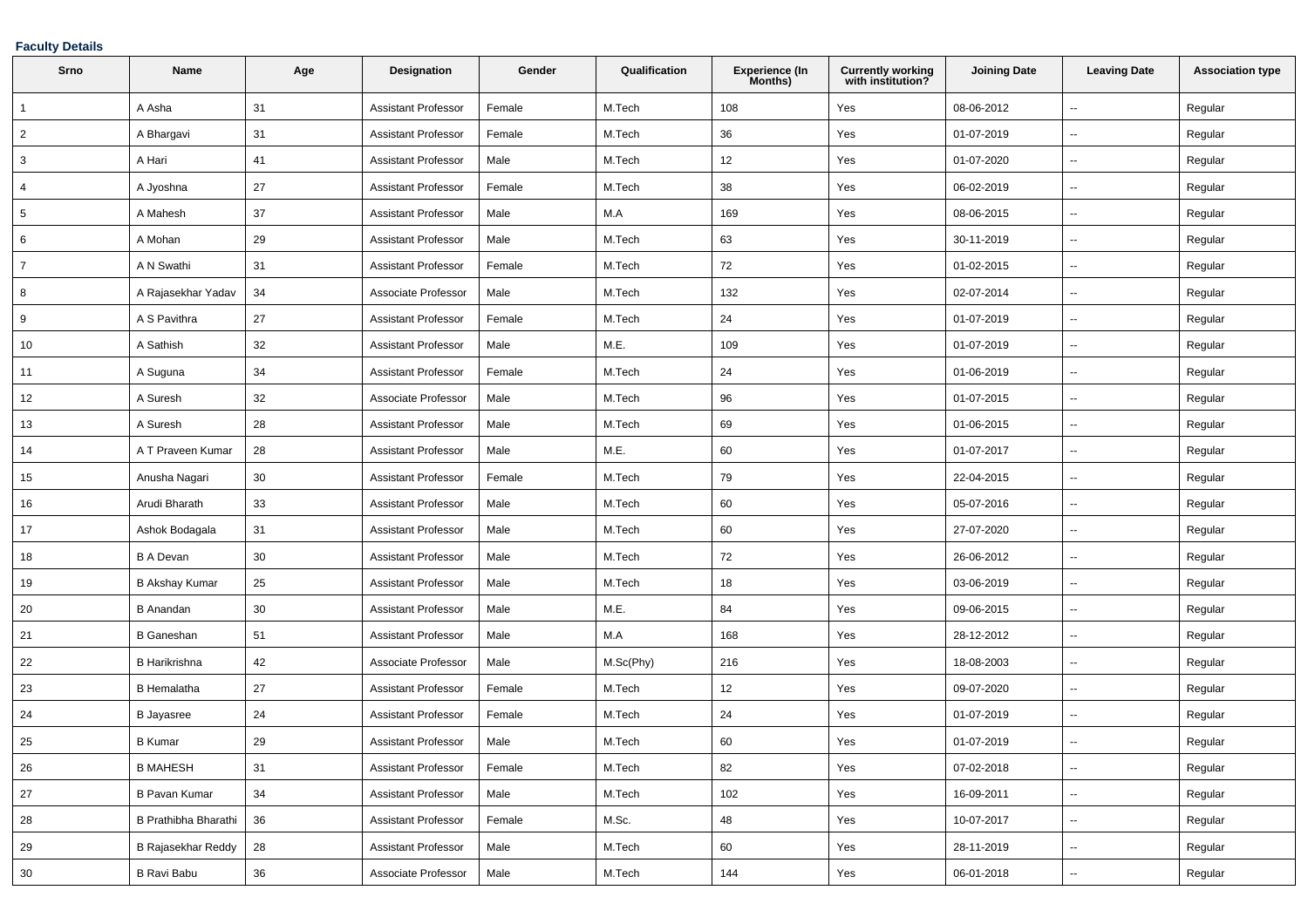| 31 | <b>B</b> Sreenivasulu                 | 33 | <b>Assistant Professor</b> | Male   | M.Tech  | 96  | Yes | 24-07-2013 | $\overline{\phantom{a}}$ | Regular |
|----|---------------------------------------|----|----------------------------|--------|---------|-----|-----|------------|--------------------------|---------|
| 32 | <b>B</b> Viswanadh                    | 33 | <b>Assistant Professor</b> | Male   | M.Tech  | 25  | Yes | 01-07-2019 | н.                       | Regular |
| 33 | <b>B</b> Yohgeswar                    | 27 | <b>Assistant Professor</b> | Male   | M.Tech  | 36  | Yes | 17-07-2019 | Ξ.                       | Regular |
| 34 | Babu Narasimman                       | 41 | <b>Assistant Professor</b> | Male   | M.Tech  | 99  | Yes | 17-08-2020 | $\overline{\phantom{a}}$ | Regular |
| 35 | Balaji Velchuri                       | 26 | <b>Assistant Professor</b> | Male   | M.Tech  | 24  | Yes | 07-01-2019 | -−                       | Regular |
| 36 | Bhukya Raja Kumar                     | 31 | <b>Assistant Professor</b> | Male   | M.Tech  | 12  | Yes | 03-08-2020 | Ξ.                       | Regular |
| 37 | C Bhargavi                            | 31 | <b>Assistant Professor</b> | Female | M.Tech  | 36  | Yes | 01-07-2019 | $\sim$                   | Regular |
| 38 | C Dhanaalakshmi                       | 32 | <b>Assistant Professor</b> | Female | M.Sc.   | 72  | Yes | 02-07-2015 | $\sim$                   | Regular |
| 39 | C H Murali Krishna                    | 32 | Associate Professor        | Male   | M.Tech  | 96  | Yes | 24-06-2019 | Ξ.                       | Regular |
| 40 | C Prasad                              | 32 | <b>Assistant Professor</b> | Male   | M.Tech  | 60  | Yes | 01-06-2016 | --                       | Regular |
| 41 | C R Hemavathi                         | 38 | Associate Professor        | Female | M.Tech  | 156 | Yes | 05-12-2007 | -−                       | Regular |
| 42 | C Raaghavendra                        | 28 | <b>Assistant Professor</b> | Male   | M.Tech  | 44  | Yes | 13-06-2018 | $\sim$                   | Regular |
| 43 | C Ramanjaneyulu                       | 43 | Associate Professor        | Male   | M.E.    | 94  | Yes | 22-06-2016 | $\sim$                   | Regular |
| 44 | C Sailaja                             | 27 | <b>Assistant Professor</b> | Female | M.Tech  | 9   | Yes | 01-10-2020 | $\sim$                   | Regular |
| 45 | C Siva Kumar<br>Prasad                | 44 | Associate Professor        | Male   | M.Tech  | 252 | Yes | 23-06-2016 | $\overline{\phantom{a}}$ | Regular |
| 46 | C Vijaya Bhaskar                      | 38 | Associate Professor        | Male   | M.Tech  | 132 | Yes | 04-06-2012 | Ξ.                       | Regular |
| 47 | Challa Wagdevi                        | 27 | <b>Assistant Professor</b> | Female | M.Tech  | 60  | Yes | 15-06-2018 | $\overline{\phantom{a}}$ | Regular |
| 48 | Chandra Mouli<br>Bathala              | 37 | <b>Assistant Professor</b> | Male   | M.Tech  | 118 | Yes | 04-06-2012 | --                       | Regular |
| 49 | D Viswasahithya                       | 31 | <b>Assistant Professor</b> | Female | M.Tech  | 12  | Yes | 05-08-2020 | -−                       | Regular |
| 50 | D Gowthami                            | 31 | <b>Assistant Professor</b> | Female | M.Tech  | 12  | Yes | 07-01-2020 | --                       | Regular |
| 51 | D Hasaan                              | 39 | <b>Assistant Professor</b> | Male   | M.A     | 26  | Yes | 17-06-2019 | $\sim$                   | Regular |
| 52 | D Jitendra Reddy                      | 34 | <b>Assistant Professor</b> | Male   | M.Tech  | 34  | Yes | 03-07-2020 | ⊷.                       | Regular |
| 53 | D Krishnaiah                          | 52 | Associate Professor        | Male   | M.Tech  | 171 | Yes | 07-11-2012 | Ξ.                       | Regular |
| 54 | D Lakshmikanth                        | 32 | <b>Assistant Professor</b> | Male   | M.E.    | 72  | Yes | 03-07-2017 | --                       | Regular |
| 55 | D Madhavi                             | 32 | <b>Assistant Professor</b> | Male   | M.Tech  | 12  | Yes | 05-08-2020 | -−                       | Regular |
| 56 | D Madhavi                             | 29 | Assistant Professor        | Female | M.Tech  | 12  | Yes | 09-07-2020 |                          | Regular |
| 57 | D MADHU                               | 35 | Associate Professor        | Male   | M.Tech  | 132 | Yes | 02-08-2010 | $\overline{\phantom{a}}$ | Regular |
| 58 | D Muneendra                           | 35 | <b>Assistant Professor</b> | Male   | M.Tech  | 108 | Yes | 01-06-2015 | $\sim$                   | Regular |
| 59 | D Padmaja                             | 48 | Associate Professor        | Female | M. Phil | 144 | Yes | 01-07-2010 | н.                       | Regular |
| 60 | D R Lakshmi                           | 25 | <b>Assistant Professor</b> | Female | M.Tech  | 12  | Yes | 09-07-2020 | $\sim$                   | Regular |
| 61 | D Radhika                             | 29 | <b>Assistant Professor</b> | Female | M.Tech  | 59  | Yes | 07-01-2017 | $\sim$                   | Regular |
| 62 | D Raja Rajeswara<br>Raju <sup>-</sup> | 34 | <b>Assistant Professor</b> | Male   | M.A     | 96  | Yes | 02-07-2014 | $\sim$                   | Regular |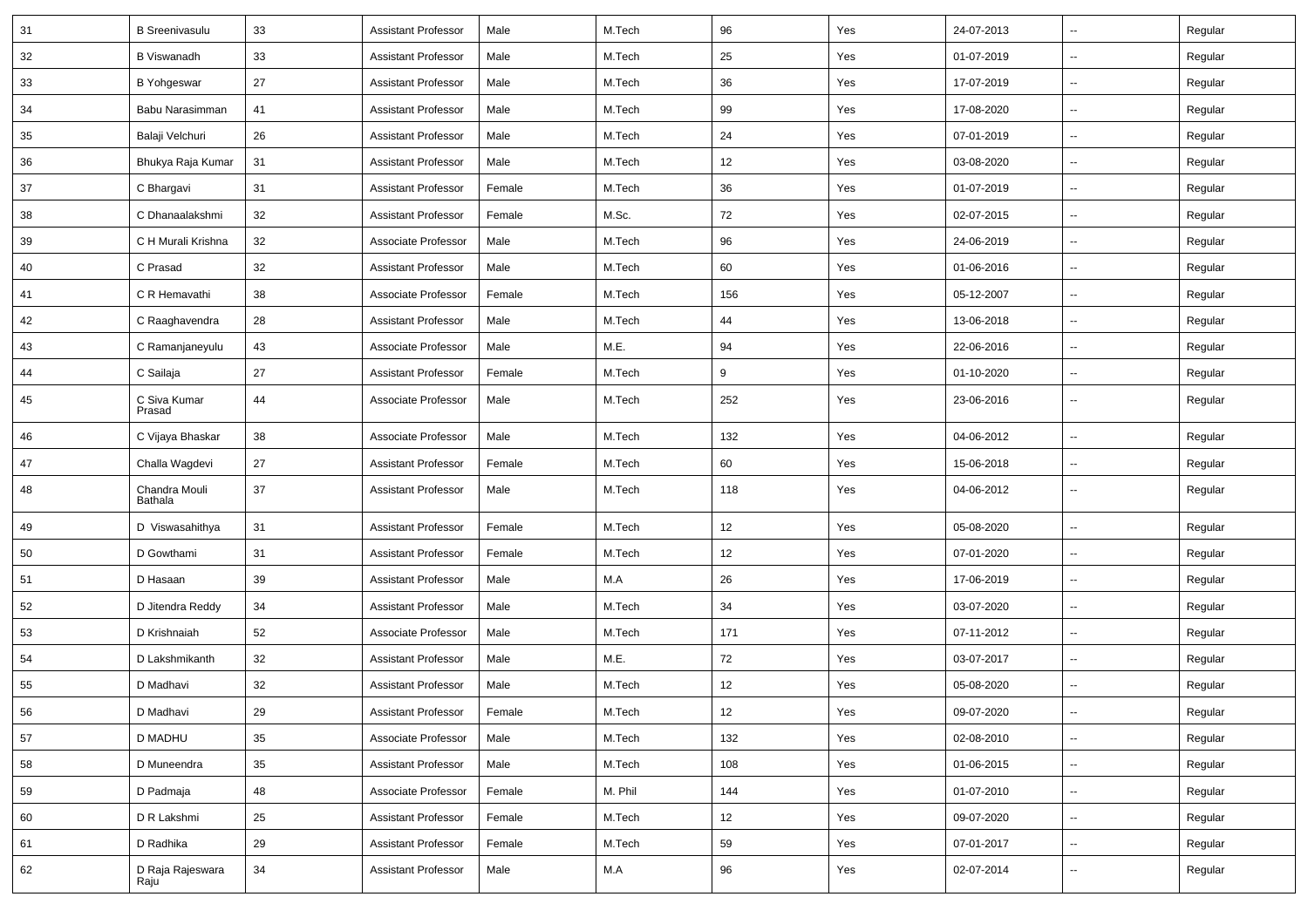| 63 | D Rajesh Kumar               | 35          | <b>Assistant Professor</b>                          | Male   | M.E.   | 84     | Yes | 03-07-2017 | ⊶.                       | Regular |
|----|------------------------------|-------------|-----------------------------------------------------|--------|--------|--------|-----|------------|--------------------------|---------|
| 64 | D Sakunthala                 | 44          | Associate Professor                                 | Female | M.Tech | 72     | Yes | 24-12-2019 | -−                       | Regular |
| 65 | D Sarojanamma                | 31          | <b>Assistant Professor</b>                          | Female | M.Sc.  | 12     | Yes | 28-07-2020 | $\overline{\phantom{a}}$ | Regular |
| 66 | D Thirumala                  | 35          | <b>Assistant Professor</b>                          | Male   | M.Tech | 84     | Yes | 07-07-2016 | --                       | Regular |
| 67 | D V B Bhargav<br>Raghavendra | 34          | <b>Assistant Professor</b>                          | Male   | M.Tech | 108    | Yes | 28-07-2011 | --                       | Regular |
| 68 | Dr A Madhusudhana<br>Rao     | 38          | Associate Professor                                 | Male   | Ph.D   | 168    | Yes | 01-07-2017 | -−                       | Regular |
| 69 | Dr A Sreenath reddy          | 41          | Associate Professor                                 | Male   | Ph.D   | 173    | Yes | 01-01-2020 | -−                       | Regular |
| 70 | Dr B Geethavani              | 49          | Professor                                           | Female | Ph.D   | 319    | Yes | 11-07-2019 | $\sim$                   | Regular |
| 71 | Dr Bogala Madhu              | 28          | <b>Assistant Professor</b>                          | Male   | Ph.D   | 12     | Yes | 02-07-2020 | $\overline{\phantom{a}}$ | Regular |
| 72 | Dr C Dhananjaya<br>Rao       | 40          | Associate Professor                                 | Male   | Ph.D   | 204    | Yes | 01-07-2019 | -−                       | Regular |
| 73 | Dr C Prabhu Rama<br>Krishnan | 65          | Professor                                           | Male   | Ph.D   | 296    | Yes | 01-06-2015 | ⊶.                       | Regular |
| 74 | Dr C Sreedhar                | 46          | Professor                                           | Male   | Ph.D   | 207    | Yes | 02-06-2015 | -−                       | Regular |
| 75 | Dr D Munirajasekhar          | 35          | Professor                                           | Male   | Ph.D   | 120    | Yes | 15-07-2017 | $\overline{\phantom{a}}$ | Regular |
| 76 | Dr E Sudhakar                | 37          | Professor                                           | Male   | Ph.D   | 156    | Yes | 01-06-2015 | --                       | Regular |
| 77 | Dr G Prabhakaran             | 46          | Professor                                           | Male   | Ph.D   | 292    | Yes | 30-06-2016 | -−                       | Regular |
| 78 | Dr J Gowrishankar            | 39          | Professor                                           | Male   | Ph.D   | 144    | Yes | 01-07-2020 | Ξ.                       | Regular |
| 79 | Dr J Kaliappan               | 53          | Professor                                           | Male   | Ph.D   | 264    | Yes | 01-09-2019 | ⊶.                       | Regular |
| 80 | Dr Jayapal<br>Manikandan     | 36          | Professor                                           | Male   | Ph.D   | 141    | Yes | 27-07-2020 | --                       | Regular |
| 81 | Dr K Chandrasekhar<br>Reddy  | 52          | Dean / Principal /<br>Director / Vice<br>Chancellor | Male   | Ph.D   | 336    | Yes | 01-07-2011 | --                       | Regular |
| 82 | Dr K Dhanalakshmi            | 42          | Professor                                           | Female | Ph.D   | 168    | Yes | 02-07-2015 | $\overline{\phantom{a}}$ | Regular |
| 83 | Dr K Elangovan               | 34          | Professor                                           | Male   | Ph.D   | 120    | Yes | 31-08-2020 | ⊶.                       | Regular |
| 84 | Dr K Indira Veni             | 49          | Professor                                           | Female | Ph.D   | 192    | Yes | 15-06-2005 | ⊷.                       | Regular |
| 85 | Dr K Sivakumar               | 32          | Professor                                           | Male   | Ph.D   | 48     | Yes | 09-07-2019 | $\overline{\phantom{a}}$ | Regular |
| 86 | Dr K Subramanyam             | 36          | Professor                                           | Male   | Ph.D   | $37\,$ | Yes | 19-06-2018 |                          | Regular |
| 87 | Dr M M GOPI                  | 42          | <b>Assistant Professor</b>                          | Male   | $M.A$  | 144    | Yes | 02-06-2014 | $\overline{\phantom{a}}$ | Regular |
| 88 | Dr M Meignanan<br>Moorthy    | 31          | Professor                                           | Male   | Ph.D   | 84     | Yes | 01-07-2019 | $\sim$                   | Regular |
| 89 | Dr M Ramarao                 | 38          | Professor                                           | Male   | Ph.D   | 108    | Yes | 01-07-2019 | $\sim$                   | Regular |
| 90 | Dr N Ramesh Raju             | 50          | Professor                                           | Male   | Ph.D   | 229    | Yes | 08-06-2006 | Щ,                       | Regular |
| 91 | Dr P G Gopinath              | 37          | Professor                                           | Male   | Ph.D   | 180    | Yes | 01-07-2019 | Щ,                       | Regular |
| 92 | Dr P G Kuppusamy             | $\sqrt{46}$ | Professor                                           | Male   | Ph.D   | 252    | Yes | 01-06-2019 | $\overline{\phantom{a}}$ | Regular |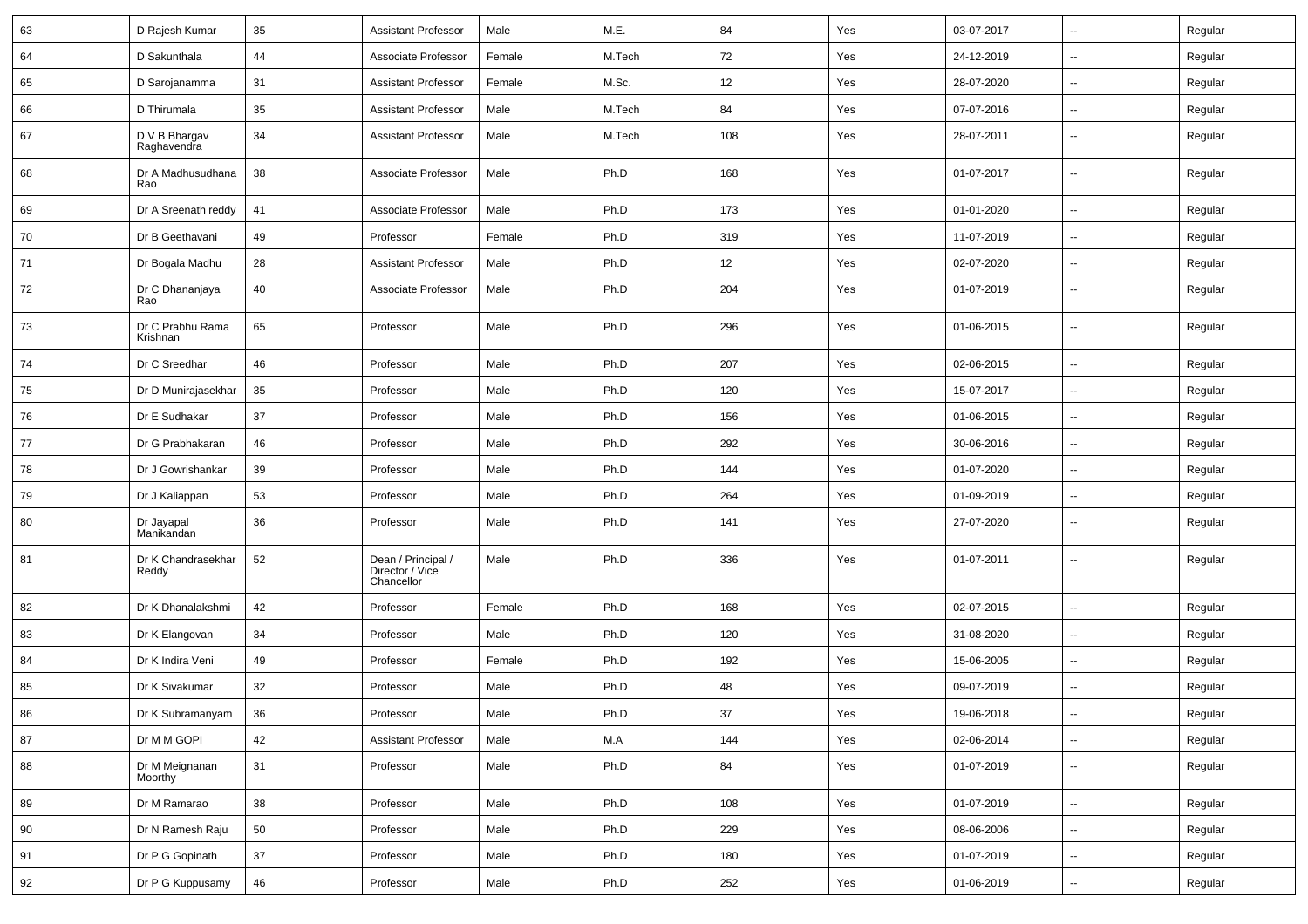| 93  | Dr P Jayalakshmi                       | 37     | <b>Assistant Professor</b> | Female | Ph.D    | 132 | Yes | 01-07-2019 | $\overline{\phantom{a}}$ | Regular |
|-----|----------------------------------------|--------|----------------------------|--------|---------|-----|-----|------------|--------------------------|---------|
| 94  | Dr P Madhu Mohan<br>Reddy              | 40     | Professor                  | Male   | Ph.D    | 156 | Yes | 02-07-2014 | --                       | Regular |
| 95  | Dr P Ramesh                            | 33     | <b>Assistant Professor</b> | Male   | Ph.D    | 96  | Yes | 26-10-2013 | $\overline{a}$           | Regular |
| 96  | Dr P Ramesh Babu                       | 44     | Professor                  | Male   | Ph.D    | 163 | Yes | 07-11-2007 | --                       | Regular |
| 97  | Dr P Ratna Kamala                      | 40     | Professor                  | Female | Ph.D    | 240 | Yes | 01-06-2016 | --                       | Regular |
| 98  | Dr<br>Panapakkammohan<br>akrsih Chandu | 40     | Professor                  | Male   | Ph.D    | 174 | Yes | 17-08-2020 | --                       | Regular |
| 99  | Dr R Gomalavalli                       | 43     | Professor                  | Female | Ph.D    | 180 | Yes | 06-07-2020 | $\overline{\phantom{a}}$ | Regular |
| 100 | Dr R Lakshmi Devi                      | 39     | Associate Professor        | Female | Ph.D    | 156 | Yes | 25-06-2010 | --                       | Regular |
| 101 | Dr R Prem Kumar                        | 37     | Professor                  | Male   | Ph.D    | 156 | Yes | 06-07-2020 | $\overline{\phantom{a}}$ | Regular |
| 102 | Dr S Kumar Ganesh                      | 44     | Professor                  | Male   | Ph.D    | 168 | Yes | 24-03-2021 | $\overline{\phantom{a}}$ | Regular |
| 103 | Dr S S Bhanu                           | 46     | Associate Professor        | Female | Ph.D    | 150 | Yes | 05-11-2020 | --                       | Regular |
| 104 | Dr S Siddi Raju                        | 55     | Professor                  | Male   | Ph.D    | 330 | Yes | 27-06-2011 | --                       | Regular |
| 105 | Dr S Sunil Kumar<br>Reddy              | 46     | Professor                  | Male   | Ph.D    | 276 | Yes | 02-07-2014 | $\overline{\phantom{a}}$ | Regular |
| 106 | Dr S Suresh                            | 39     | Professor                  | Male   | Ph.D    | 144 | Yes | 04-07-2019 | ۵.                       | Regular |
| 107 | Dr Sampath<br>Tamilselvan              | 37     | Associate Professor        | Male   | Ph.D    | 163 | Yes | 05-09-2020 | --                       | Regular |
| 108 | Dr Santhoshkumar                       | 38     | Associate Professor        | Male   | Ph.D    | 128 | Yes | 17-08-2020 | ۵.                       | Regular |
| 109 | Dr Shashikumar                         | 30     | <b>Assistant Professor</b> | Male   | Ph.D    | 24  | Yes | 01-07-2019 | $\overline{\phantom{a}}$ | Regular |
| 110 | Dr T Senthil Kumar                     | 40     | Professor                  | Male   | Ph.D    | 192 | Yes | 07-09-2020 | ⊷.                       | Regular |
| 111 | EB<br>Thirunavukarasu                  | 37     | <b>Assistant Professor</b> | Male   | M.Sc.   | 48  | Yes | 04-07-2017 | --                       | Regular |
| 112 | E Chudamani                            | 35     | Associate Professor        | Male   | M.Tech  | 133 | Yes | 30-06-2010 | --                       | Regular |
| 113 | E Kartheek                             | 38     | <b>Assistant Professor</b> | Male   | M. Phil | 156 | Yes | 02-07-2014 | -−                       | Regular |
| 114 | E Kosalendra                           | 30     | <b>Assistant Professor</b> | Male   | M.Tech  | 72  | Yes | 01-06-2019 | $\overline{\phantom{a}}$ | Regular |
| 115 | F Anand Raju                           | 45     | Professor                  | Male   | M.Tech  | 224 | Yes | 01-05-2008 | $\overline{a}$           | Regular |
| 116 | G Bhuvaneswari                         | 30     | <b>Assistant Professor</b> | Female | M.Tech  | 79  | Yes | 06-01-2019 | $\overline{\phantom{a}}$ | Regular |
| 117 | G Chandra Reddy                        | 38     | <b>Assistant Professor</b> | Male   | M.Tech  | 120 | Yes | 01-06-2019 | $\sim$                   | Regular |
| 118 | G Chandrakanth                         | 30     | <b>Assistant Professor</b> | Male   | M.Tech  | 65  | Yes | 01-07-2016 | $\sim$                   | Regular |
| 119 | G D Prasuna                            | 32     | <b>Assistant Professor</b> | Female | M.Tech  | 60  | Yes | 01-06-2020 | $\sim$                   | Regular |
| 120 | G Indiravathi                          | 35     | <b>Assistant Professor</b> | Female | M.Tech  | 55  | Yes | 15-06-2019 | $\sim$                   | Regular |
| 121 | G Jayasree                             | 27     | <b>Assistant Professor</b> | Female | M.Tech  | 48  | Yes | 01-06-2017 | $\overline{\phantom{a}}$ | Regular |
| 122 | G Leena Kumari                         | 26     | Assistant Professor        | Female | M.Tech  | 36  | Yes | 01-06-2019 | $\sim$                   | Regular |
| 123 | G Loga Devi                            | $30\,$ | <b>Assistant Professor</b> | Female | M.Tech  | 48  | Yes | 01-06-2017 | н.                       | Regular |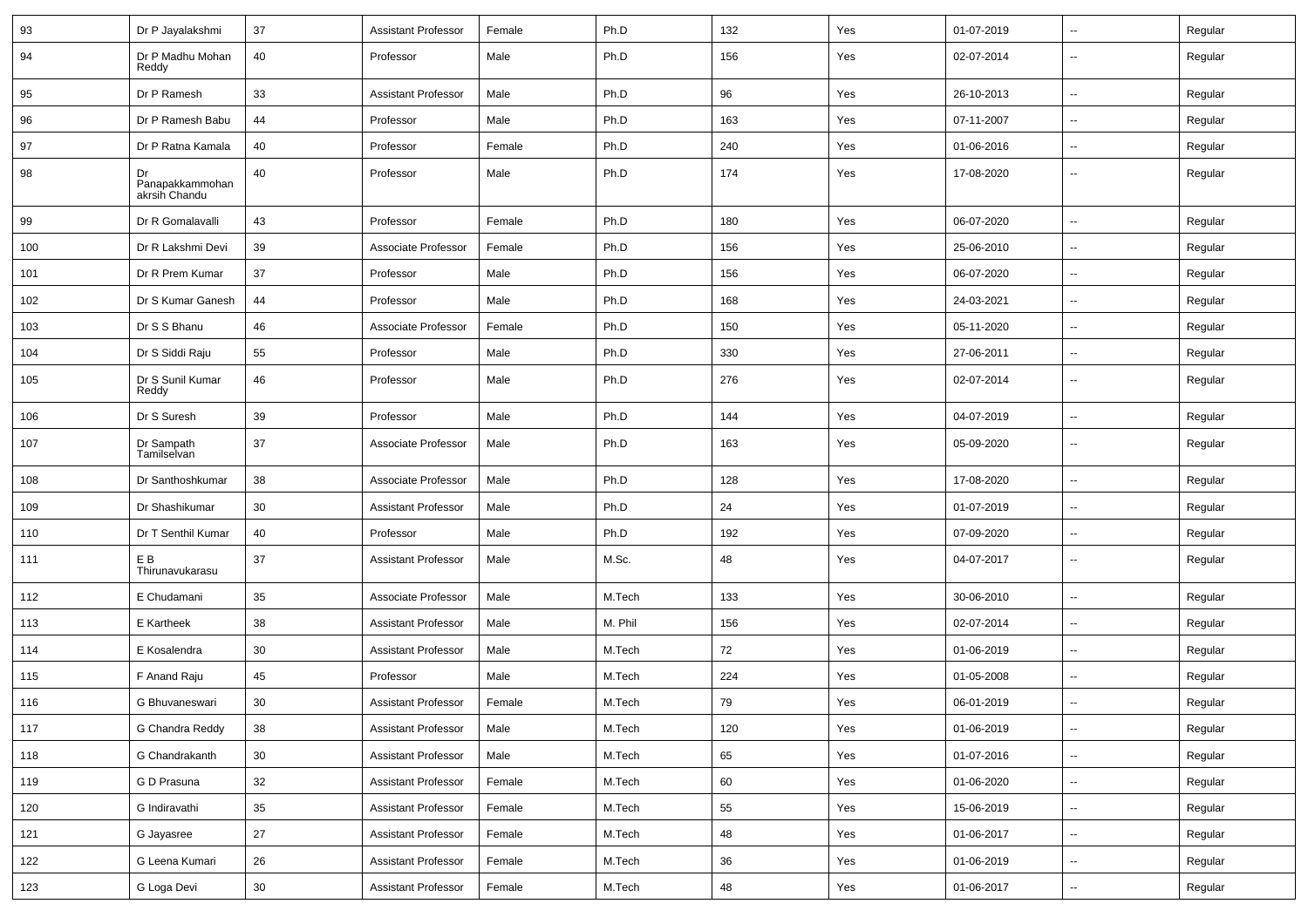| 124 | G Naveena                   | 39     | <b>Assistant Professor</b> | Female | M.Tech    | 133 | Yes | 02-07-2014 | $\overline{\phantom{a}}$ | Regular |
|-----|-----------------------------|--------|----------------------------|--------|-----------|-----|-----|------------|--------------------------|---------|
| 125 | G Prameela                  | 27     | Assistant Professor        | Female | M.Tech    | 13  | Yes | 06-11-2020 | u.                       | Regular |
| 126 | G Raghul                    | 29     | Assistant Professor        | Male   | M.E.      | 60  | Yes | 06-07-2020 | --                       | Regular |
| 127 | G Rambabu                   | 36     | <b>Assistant Professor</b> | Male   | M.Sc.     | 25  | Yes | 04-06-2019 | $\overline{\phantom{a}}$ | Regular |
| 128 | G Ramya                     | 33     | <b>Assistant Professor</b> | Female | M.Sc.     | 25  | Yes | 03-06-2019 | ۰.                       | Regular |
| 129 | G Saranya                   | 29     | Assistant Professor        | Male   | M.Tech    | 24  | Yes | 02-12-2019 | Ξ.                       | Regular |
| 130 | G Sreenivasulu              | 40     | <b>Assistant Professor</b> | Male   | M.Sc.     | 25  | Yes | 02-06-2019 | $\overline{\phantom{a}}$ | Regular |
| 131 | Gali Sonia                  | 30     | Assistant Professor        | Female | M.Tech    | 78  | Yes | 17-08-2020 | $\overline{\phantom{a}}$ | Regular |
| 132 | Golla Prasanna              | 28     | <b>Assistant Professor</b> | Female | M.Tech    | 12  | Yes | 29-07-2020 | --                       | Regular |
| 133 | Gurram Sindhuri             | 27     | Assistant Professor        | Female | M.Tech    | 12  | Yes | 03-07-2020 | $\overline{\phantom{a}}$ | Regular |
| 134 | Gurumurthy<br>Saravanagokul | 35     | <b>Assistant Professor</b> | Male   | M.E.      | 84  | Yes | 01-09-2020 | ۰.                       | Regular |
| 135 | J Gayathri                  | 46     | Assistant Professor        | Female | M.Tech    | 91  | Yes | 01-10-2019 | --                       | Regular |
| 136 | J Jhansi                    | 36     | Assistant Professor        | Female | M.Tech    | 156 | Yes | 01-06-2015 | $\overline{\phantom{a}}$ | Regular |
| 137 | J Mani                      | 28     | <b>Assistant Professor</b> | Male   | M.E.      | 60  | Yes | 01-07-2017 | $\overline{\phantom{a}}$ | Regular |
| 138 | J Rajinikanth               | 41     | Associate Professor        | Male   | M.Tech    | 156 | Yes | 22-07-2010 | $\overline{\phantom{a}}$ | Regular |
| 139 | J Suresh                    | 28     | Assistant Professor        | Male   | M.Tech    | 72  | Yes | 02-11-2016 | ۰.                       | Regular |
| 140 | Jagadeesh Doni<br>Dorai     | 30     | <b>Assistant Professor</b> | Male   | M.Tech    | 25  | Yes | 03-06-2019 | $\overline{\phantom{a}}$ | Regular |
| 141 | K Arjun                     | 27     | <b>Assistant Professor</b> | Male   | M.Tech    | 21  | Yes | 01-10-2019 | u.                       | Regular |
| 142 | K Asha Latha                | 29     | Assistant Professor        | Female | M.Tech    | 72  | Yes | 17-08-2020 | $\overline{a}$           | Regular |
| 143 | K Bharath Kumar             | 31     | <b>Assistant Professor</b> | Male   | M.Tech    | 96  | Yes | 02-07-2014 | --                       | Regular |
| 144 | K D Mohana<br>Sundaram      | 34     | Associate Professor        | Male   | M.Tech    | 96  | Yes | 04-12-2019 | $\overline{\phantom{a}}$ | Regular |
| 145 | K Hemanth Kumar             | 28     | <b>Assistant Professor</b> | Male   | M.Tech    | 36  | Yes | 16-01-2018 | u.                       | Regular |
| 146 | K K Hari                    | 29     | Assistant Professor        | Male   | M.Tech    | 18  | Yes | 12-08-2020 | $\overline{\phantom{a}}$ | Regular |
| 147 | K Leelavathi                | 29     | <b>Assistant Professor</b> | Female | M.Sc.     | 11  | Yes | 01-08-2020 | $\overline{\phantom{a}}$ | Regular |
| 148 | K Lokesh                    | 40     | <b>Assistant Professor</b> | Male   | M.Sc(Phy) | 96  | Yes | 03-06-2013 | --                       | Regular |
| 149 | K Mounika                   | 28     | <b>Assistant Professor</b> | Female | M.Tech    | 37  | Yes | 02-06-2018 | Ξ.                       | Regular |
| 150 | K Peddi Reddy               | 30     | <b>Assistant Professor</b> | Male   | M.Tech    | 72  | Yes | 01-06-2018 | $\overline{\phantom{a}}$ | Regular |
| 151 | K Praneel Kumar<br>Reddy    | 28     | <b>Assistant Professor</b> | Male   | M.Tech    | 32  | Yes | 06-02-2019 | $\overline{\phantom{a}}$ | Regular |
| 152 | K Sai Sujith                | 37     | Associate Professor        | Male   | M.Tech    | 108 | Yes | 03-06-2019 | $\sim$                   | Regular |
| 153 | K Sonia                     | 29     | <b>Assistant Professor</b> | Female | M.Tech    | 61  | Yes | 06-06-2016 | $\sim$                   | Regular |
| 154 | K Sravani                   | 31     | <b>Assistant Professor</b> | Female | M.Tech    | 72  | Yes | 02-11-2016 | ⊷.                       | Regular |
| 155 | K Subhashini                | $39\,$ | Assistant Professor        | Female | M.Sc.     | 156 | Yes | 10-08-2011 | --                       | Regular |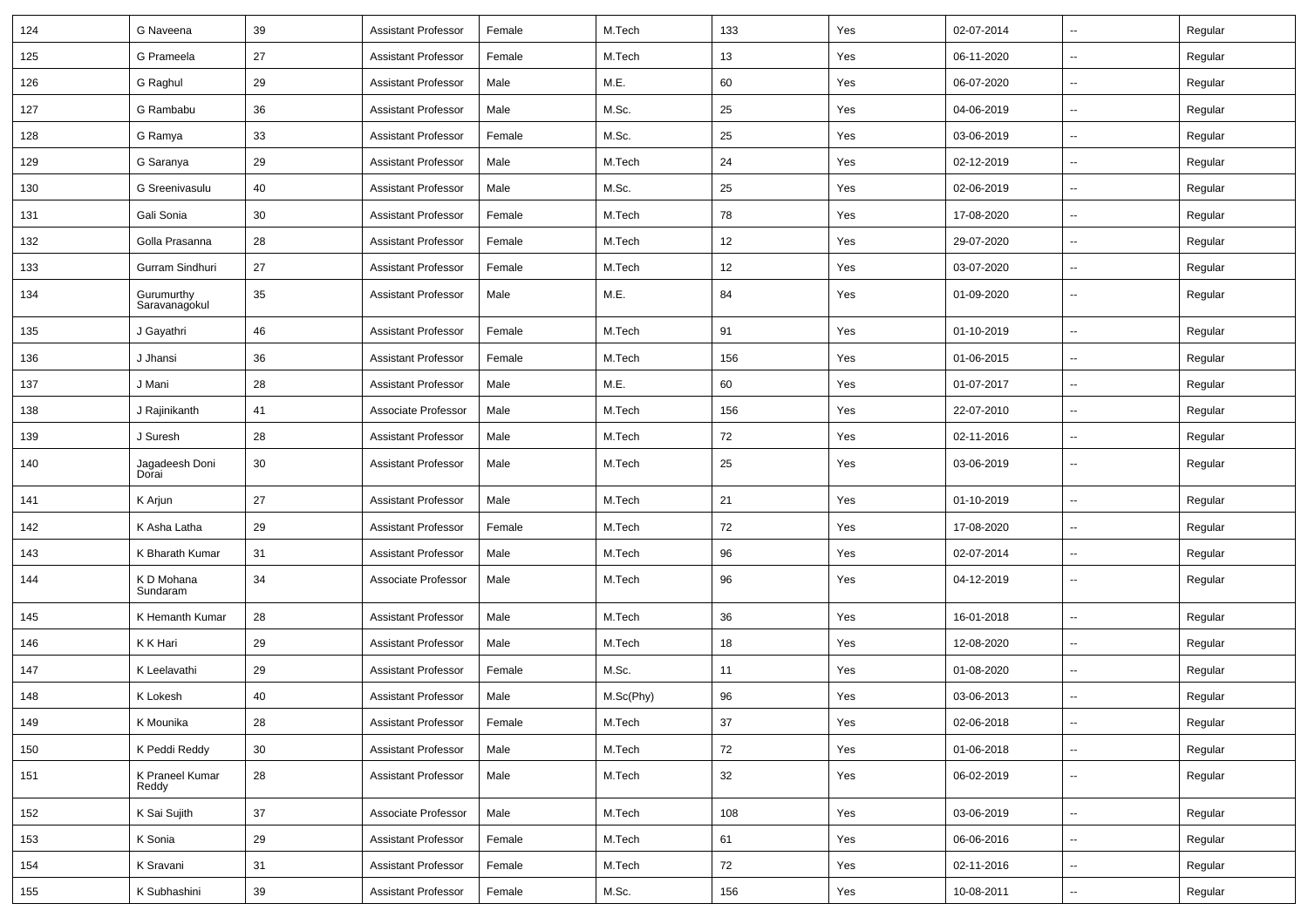| 156 | K Sudhakar                 | 36 | <b>Assistant Professor</b> | Male   | M.E.    | 156 | Yes | 01-06-2015 | $\overline{\phantom{a}}$ | Regular |
|-----|----------------------------|----|----------------------------|--------|---------|-----|-----|------------|--------------------------|---------|
| 157 | K V Gopi                   | 26 | <b>Assistant Professor</b> | Male   | M.Tech  | 12  | Yes | 06-07-2020 | $\sim$                   | Regular |
| 158 | K V Maruthish              | 25 | <b>Assistant Professor</b> | Male   | M.Tech  | 11  | Yes | 17-08-2020 |                          | Regular |
| 159 | K Vasundhara               | 50 | <b>Assistant Professor</b> | Female | M.A     | 84  | Yes | 02-07-2014 | --                       | Regular |
| 160 | K Venkata Ramana           | 32 | <b>Assistant Professor</b> | Male   | M.Tech  | 108 | Yes | 01-06-2013 | $\overline{\phantom{a}}$ | Regular |
| 161 | K Venkatesh                | 32 | <b>Assistant Professor</b> | Male   | M.Tech  | 108 | Yes | 01-06-2012 | $\overline{\phantom{a}}$ | Regular |
| 162 | K Vimala                   | 27 | <b>Assistant Professor</b> | Female | M.Sc.   | 24  | Yes | 01-08-2019 | ÷.                       | Regular |
| 163 | Katraguna<br>Sreeninvasulu | 38 | <b>Assistant Professor</b> | Male   | M.Tech  | 72  | Yes | 01-06-2015 | $\sim$                   | Regular |
| 164 | L Shankar                  | 33 | <b>Assistant Professor</b> | Male   | M.E.    | 102 | Yes | 27-07-2016 | $\sim$                   | Regular |
| 165 | L Srivani                  | 25 | <b>Assistant Professor</b> | Female | M.Sc.   | 36  | Yes | 01-06-2018 | --                       | Regular |
| 166 | Lokesh Thutukuri           | 29 | <b>Assistant Professor</b> | Male   | M.Tech  | 24  | Yes | 17-08-2020 |                          | Regular |
| 167 | M Afsar Ali                | 42 | Associate Professor        | Male   | M.Tech  | 204 | Yes | 01-06-2016 | $\overline{\phantom{a}}$ | Regular |
| 168 | M Arunachalam              | 28 | <b>Assistant Professor</b> | Male   | M.Tech  | 12  | Yes | 01-07-2020 | $\sim$                   | Regular |
| 169 | M Bakkiya Lakshmi          | 34 | <b>Assistant Professor</b> | Female | M. Phil | 132 | Yes | 03-06-2013 | $\overline{\phantom{a}}$ | Regular |
| 170 | M Bhanu Prakash            | 32 | <b>Assistant Professor</b> | Male   | M.Tech  | 12  | Yes | 05-08-2020 | $\sim$                   | Regular |
| 171 | M Chandramohan             | 34 | <b>Assistant Professor</b> | Male   | M.Sc.   | 25  | Yes | 04-06-2019 |                          | Regular |
| 172 | M Chenchu Lakshmi          | 36 | <b>Assistant Professor</b> | Female | M.Tech  | 93  | Yes | 10-06-2006 | --                       | Regular |
| 173 | M Deepthi                  | 37 | <b>Assistant Professor</b> | Female | M.Sc.   | 174 | Yes | 25-01-2007 | $\overline{\phantom{a}}$ | Regular |
| 174 | M Devi                     | 32 | <b>Assistant Professor</b> | Female | M.A     | 25  | Yes | 02-06-2019 | --                       | Regular |
| 175 | M Kezia Rani               | 33 | <b>Assistant Professor</b> | Female | M.Sc.   | 132 | Yes | 03-06-2013 | $\overline{\phantom{a}}$ | Regular |
| 176 | M Lava Kumar               | 38 | <b>Assistant Professor</b> | Male   | M.Tech  | 132 | Yes | 04-06-2012 | $\sim$                   | Regular |
| 177 | M Madhan Kumar             | 33 | <b>Assistant Professor</b> | Male   | M.Tech  | 72  | Yes | 17-07-2015 | $\overline{\phantom{a}}$ | Regular |
| 178 | M Mohan Rao                | 32 | <b>Assistant Professor</b> | Male   | M.Tech  | 72  | Yes | 16-06-2016 |                          | Regular |
| 179 | M Naga Maneiah             | 35 | <b>Assistant Professor</b> | Male   | M.Tech  | 132 | Yes | 22-09-2010 | $\overline{\phantom{a}}$ | Regular |
| 180 | M Niraja                   | 33 | <b>Assistant Professor</b> | Female | M.Tech  | 96  | Yes | 01-07-2013 | $\overline{\phantom{a}}$ | Regular |
| 181 | M Philip                   | 36 | Assistant Professor        | Male   | M.Sc.   | 48  | Yes | 04-07-2017 |                          | Regular |
| 182 | M Prasanth                 | 30 | <b>Assistant Professor</b> | Male   | M.Tech  | 60  | Yes | 25-06-2019 | $\sim$                   | Regular |
| 183 | M Purushotham              | 36 | Assistant Professor        | Male   | M.A     | 132 | Yes | 04-06-2016 | н.                       | Regular |
| 184 | M Rukmani                  | 41 | Assistant Professor        | Female | M. Phil | 132 | Yes | 01-06-2017 | $\overline{\phantom{a}}$ | Regular |
| 185 | M Sailaja                  | 31 | <b>Assistant Professor</b> | Female | M.Tech  | 61  | Yes | 15-06-2016 | $\sim$                   | Regular |
| 186 | M Shobha                   | 33 | <b>Assistant Professor</b> | Female | M.Tech  | 96  | Yes | 26-05-2016 | $\sim$                   | Regular |
| 187 | M Siva                     | 35 | <b>Assistant Professor</b> | Male   | M.Sc.   | 109 | Yes | 04-06-2012 | Ξ.                       | Regular |
| 188 | M Sreenivasulu             | 33 | <b>Assistant Professor</b> | Male   | M.Tech  | 84  | Yes | 02-07-2014 | $\overline{\phantom{a}}$ | Regular |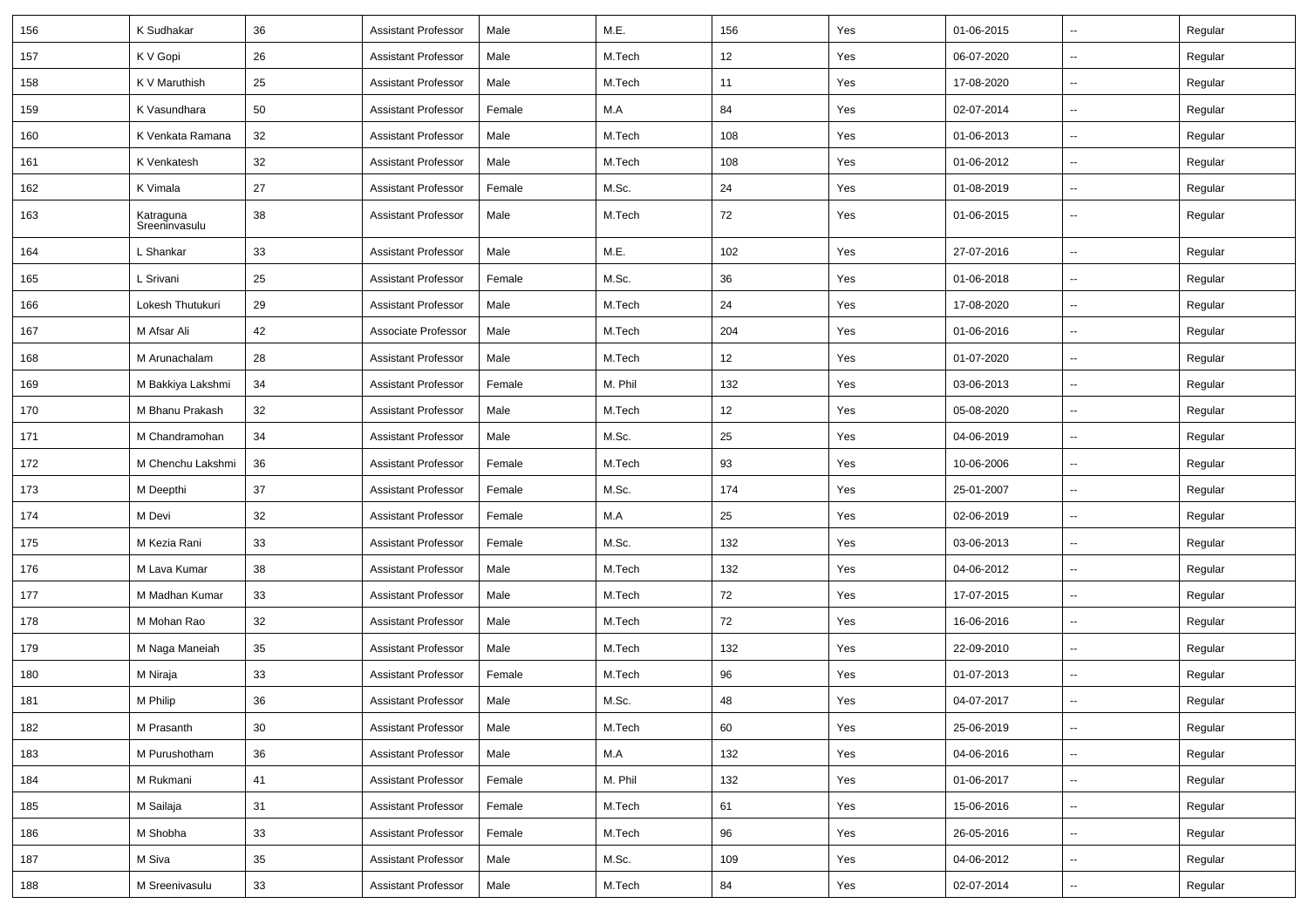| 189 | M Teja                    | 26 | <b>Assistant Professor</b> | Female | M.Tech  | 25  | Yes | 01-06-2019 | $\overline{\phantom{a}}$ | Regular |
|-----|---------------------------|----|----------------------------|--------|---------|-----|-----|------------|--------------------------|---------|
| 190 | M Tejo Prakash            | 26 | <b>Assistant Professor</b> | Male   | M.Tech  | 21  | Yes | 06-02-2019 | ⊷.                       | Regular |
| 191 | M Thayagarajan            | 28 | <b>Assistant Professor</b> | Male   | M.Tech  | 12  | Yes | 06-07-2020 | $\overline{\phantom{a}}$ | Regular |
| 192 | M Vijayan                 | 33 | <b>Assistant Professor</b> | Male   | M. Phil | 108 | Yes | 01-06-2018 | --                       | Regular |
| 193 | M Viswanath               | 31 | <b>Assistant Professor</b> | Male   | M.Tech  | 84  | Yes | 06-07-2016 | --                       | Regular |
| 194 | Maheswari Karra           | 26 | <b>Assistant Professor</b> | Female | M.Tech  | 18  | Yes | 08-04-2020 | $\sim$                   | Regular |
| 195 | Manasa Sanyasi            | 30 | <b>Assistant Professor</b> | Female | M.Tech  | 67  | Yes | 04-08-2020 | $\overline{\phantom{a}}$ | Regular |
| 196 | Manoharan Rajesh<br>Kanan | 33 | <b>Assistant Professor</b> | Male   | M.E.    | 72  | Yes | 17-07-2019 | $\overline{\phantom{a}}$ | Regular |
| 197 | MVS Sudheer Babu          | 31 | <b>Assistant Professor</b> | Male   | M.Tech  | 60  | Yes | 16-08-2019 | $\overline{\phantom{a}}$ | Regular |
| 198 | N Nantha Kumar            | 31 | <b>Assistant Professor</b> | Male   | M.Tech  | 27  | Yes | 06-04-2019 | $\overline{\phantom{a}}$ | Regular |
| 199 | N Bindumadhavi            | 35 | <b>Assistant Professor</b> | Female | M.Tech  | 12  | Yes | 01-07-2020 | --                       | Regular |
| 200 | N Dharavi Hari Priya      | 26 | <b>Assistant Professor</b> | Female | M.Tech  | 24  | Yes | 01-07-2019 | --                       | Regular |
| 201 | N Elakkiyarajan           | 33 | <b>Assistant Professor</b> | Male   | M.Tech  | 109 | Yes | 17-08-2020 | $\mathbf{u}$             | Regular |
| 202 | N Hemasree                | 23 | <b>Assistant Professor</b> | Female | M.Tech  | 28  | Yes | 06-03-2019 | $\overline{\phantom{a}}$ | Regular |
| 203 | N Rajagopal Reddy         | 31 | <b>Assistant Professor</b> | Male   | M.Sc.   | 96  | Yes | 01-10-2013 | ⊷.                       | Regular |
| 204 | N Revathi                 | 31 | <b>Assistant Professor</b> | Female | M.Tech  | 72  | Yes | 26-06-2011 | $\overline{\phantom{a}}$ | Regular |
| 205 | N Sambasiva               | 37 | <b>Assistant Professor</b> | Male   | M.Sc.   | 25  | Yes | 01-06-2019 | --                       | Regular |
| 206 | N Sumathi                 | 30 | <b>Assistant Professor</b> | Female | M.Tech  | 30  | Yes | 01-07-2019 | --                       | Regular |
| 207 | N Venkateswara            | 38 | <b>Assistant Professor</b> | Male   | M.Sc.   | 25  | Yes | 02-06-2019 | ۵.                       | Regular |
| 208 | N Vishnu                  | 25 | <b>Assistant Professor</b> | Male   | M.Sc.   | 11  | Yes | 01-08-2020 | $\overline{\phantom{a}}$ | Regular |
| 209 | Nagarajan Monika          | 32 | <b>Assistant Professor</b> | Female | M.E.    | 78  | Yes | 06-08-2020 | $\overline{\phantom{a}}$ | Regular |
| 210 | Neelam Poornima           | 29 | <b>Assistant Professor</b> | Female | M.Tech  | 24  | Yes | 08-07-2019 | --                       | Regular |
| 211 | P Alekya                  | 28 | <b>Assistant Professor</b> | Female | M.Tech  | 12  | Yes | 03-07-2020 | --                       | Regular |
| 212 | P Aruna Kumari            | 33 | <b>Assistant Professor</b> | Female | M.Tech  | 36  | Yes | 01-09-2018 | --                       | Regular |
| 213 | P Ashok                   | 27 | <b>Assistant Professor</b> | Male   | M.Tech  | 27  | Yes | 06-04-2019 | --                       | Regular |
| 214 | P Buvaneswari             | 30 | <b>Assistant Professor</b> | Female | M.A     | 25  | Yes | 01-06-2019 | --                       | Regular |
| 215 | P C Divya Sree            | 30 | <b>Assistant Professor</b> | Female | M.Tech  | 28  | Yes | 01-07-2019 | $\sim$                   | Regular |
| 216 | P Chananakala             | 30 | <b>Assistant Professor</b> | Female | M.Tech  | 48  | Yes | 09-12-2019 | щ.                       | Regular |
| 217 | P Chandrakala             | 26 | <b>Assistant Professor</b> | Female | M.Tech  | 24  | Yes | 01-06-2019 | $\sim$                   | Regular |
| 218 | P Chandrasekhar           | 49 | Associate Professor        | Male   | M.Tech  | 211 | Yes | 27-11-2003 | -−                       | Regular |
| 219 | P Dharani                 | 29 | <b>Assistant Professor</b> | Male   | M.Tech  | 36  | Yes | 01-06-2018 | ц.                       | Regular |
| 220 | P Gayathri Devi           | 31 | <b>Assistant Professor</b> | Female | M.Tech  | 84  | Yes | 14-09-2011 | $\sim$                   | Regular |
| 221 | P Gopinath                | 37 | <b>Assistant Professor</b> | Male   | M.Tech  | 103 | Yes | 15-11-2012 | $\overline{\phantom{a}}$ | Regular |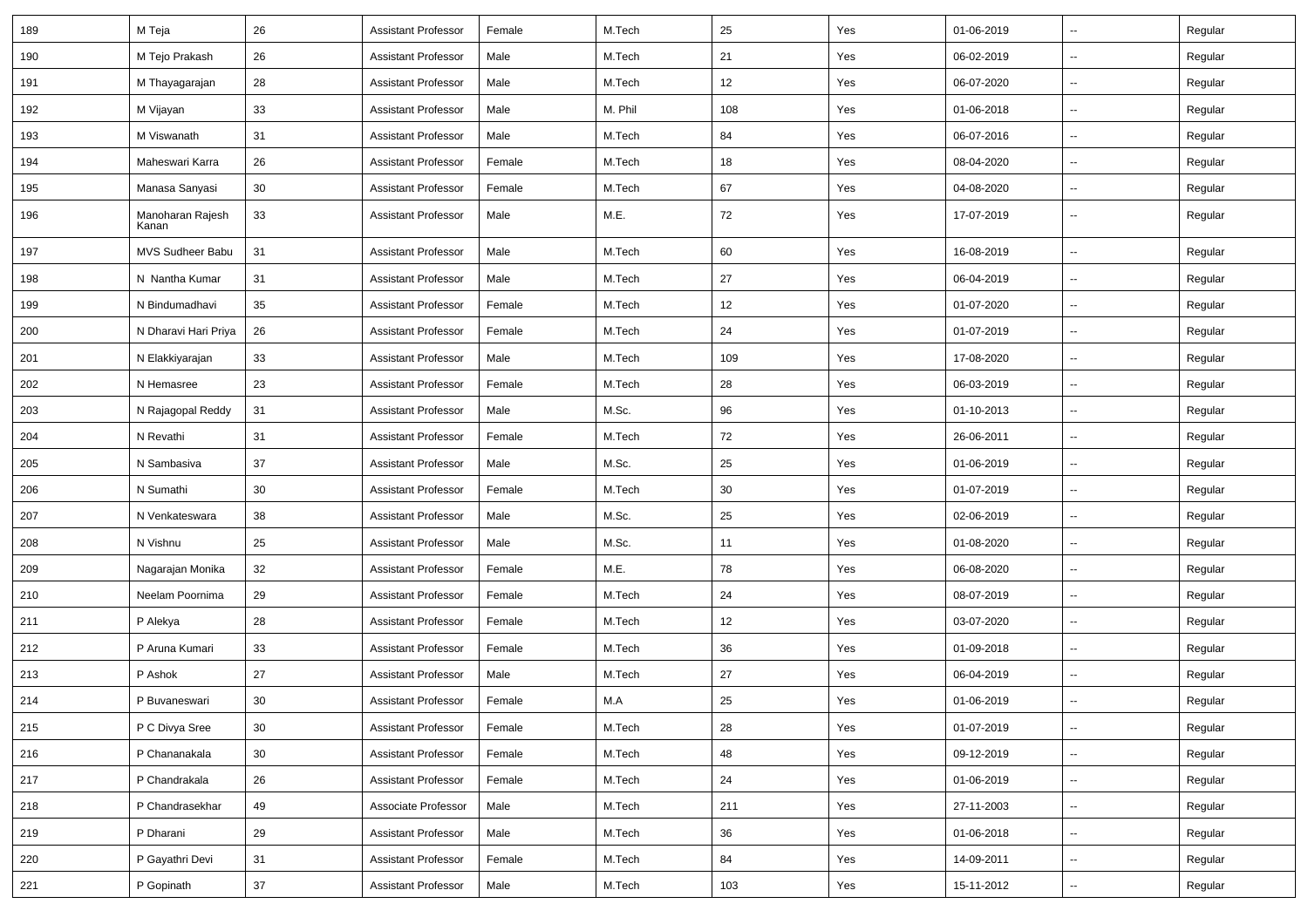| 222 | P Hemalatha               | 31 | <b>Assistant Professor</b> | Female | M.Sc.   | 24  | Yes | 01-07-2019 | $\overline{\phantom{a}}$ | Regular |
|-----|---------------------------|----|----------------------------|--------|---------|-----|-----|------------|--------------------------|---------|
| 223 | P Jahnavi                 | 29 | <b>Assistant Professor</b> | Female | M.Tech  | 12  | Yes | 01-07-2020 | $\sim$                   | Regular |
| 224 | P Jaya Prakash            | 29 | <b>Assistant Professor</b> | Male   | M.Tech  | 72  | Yes | 02-11-2016 | $\overline{\phantom{a}}$ | Regular |
| 225 | P K P Priyanka            | 26 | <b>Assistant Professor</b> | Female | M.Tech  | 12  | Yes | 06-07-2020 | $\overline{\phantom{a}}$ | Regular |
| 226 | P Kalpalatha Reddy        | 35 | <b>Assistant Professor</b> | Female | M.Sc.   | 108 | Yes | 04-06-2012 | $\overline{a}$           | Regular |
| 227 | P M J Balaji              | 29 | <b>Assistant Professor</b> | Male   | M.Tech  | 48  | Yes | 08-07-2019 | $\overline{\phantom{a}}$ | Regular |
| 228 | P Mohan Babu              | 34 | <b>Assistant Professor</b> | Male   | M.Tech  | 87  | Yes | 01-06-2015 | $\sim$                   | Regular |
| 229 | P Munigurava<br>Reddy     | 34 | <b>Assistant Professor</b> | Male   | M.Tech  | 134 | Yes | 01-07-2017 | $\sim$                   | Regular |
| 230 | P Munisekhar              | 37 | <b>Assistant Professor</b> | Male   | M.Tech  | 44  | Yes | 07-10-2017 | ⊷.                       | Regular |
| 231 | P Nagaraju                | 35 | <b>Assistant Professor</b> | Male   | M.Tech  | 117 | Yes | 02-07-2018 | Ξ.                       | Regular |
| 232 | P Naveen                  | 28 | <b>Assistant Professor</b> | Male   | M.Tech  | 51  | Yes | 13-06-2017 |                          | Regular |
| 233 | P Pavan Kumar             | 29 | <b>Assistant Professor</b> | Male   | M.Tech  | 60  | Yes | 01-06-2016 | $\overline{\phantom{a}}$ | Regular |
| 234 | P R Giriprasath           | 34 | <b>Assistant Professor</b> | Male   | M.E.    | 110 | Yes | 01-06-2015 | $\overline{\phantom{a}}$ | Regular |
| 235 | P Saikusuma               | 34 | <b>Assistant Professor</b> | Female | M.Tech  | 96  | Yes | 01-06-2016 | $\sim$                   | Regular |
| 236 | P Sasikala                | 36 | <b>Assistant Professor</b> | Female | M.Sc.   | 156 | Yes | 01-06-2016 | $\sim$                   | Regular |
| 237 | P Supriya                 | 32 | <b>Assistant Professor</b> | Female | M.Tech  | 49  | Yes | 01-06-2018 | $\overline{\phantom{a}}$ | Regular |
| 238 | P Usha                    | 35 | <b>Assistant Professor</b> | Female | M. Phil | 132 | Yes | 29-06-2009 | $\overline{\phantom{a}}$ | Regular |
| 239 | P Venkatramana            | 41 | Associate Professor        | Male   | M.Tech  | 132 | Yes | 01-07-2019 | --                       | Regular |
| 240 | P VIJAYA                  | 34 | <b>Assistant Professor</b> | Female | M.Tech  | 72  | Yes | 01-08-2015 | $\overline{\phantom{a}}$ | Regular |
| 241 | Parnapalli Aparna         | 28 | <b>Assistant Professor</b> | Female | M.Tech  | 37  | Yes | 01-06-2018 | $\sim$                   | Regular |
| 242 | Pradeep Kumar<br>Muthyala | 30 | <b>Assistant Professor</b> | Male   | M.Tech  | 35  | Yes | 01-08-2018 | ⊷.                       | Regular |
| 243 | R G Kumar                 | 35 | <b>Assistant Professor</b> | Male   | M.Tech  | 110 | Yes | 04-06-2012 | $\overline{\phantom{a}}$ | Regular |
| 244 | R Ganeshmoorthy           | 32 | <b>Assistant Professor</b> | Male   | M.E.    | 60  | Yes | 05-07-2016 | -−                       | Regular |
| 245 | R Lakshmi                 | 33 | <b>Assistant Professor</b> | Female | M.E.    | 79  | Yes | 02-06-2018 |                          | Regular |
| 246 | R M Mallika               | 41 | Associate Professor        | Female | M.Tech  | 147 | Yes | 22-06-2019 | $\overline{\phantom{a}}$ | Regular |
| 247 | R Madhuri                 | 31 | Assistant Professor        | Female | M.Tech  | 84  | Yes | 01-06-2016 |                          | Regular |
| 248 | R P Pandu                 | 30 | Assistant Professor        | Male   | M.Tech  | 78  | Yes | 06-01-2015 | $\sim$                   | Regular |
| 249 | R Ramesh                  | 34 | <b>Assistant Professor</b> | Male   | M.Tech  | 18  | Yes | 07-01-2020 | $\sim$                   | Regular |
| 250 | R S Madhan                | 29 | <b>Assistant Professor</b> | Male   | M.E.    | 60  | Yes | 03-07-2017 | н.                       | Regular |
| 251 | R Siva Kumar              | 29 | <b>Assistant Professor</b> | Male   | M.Tech  | 24  | Yes | 09-07-2020 | н.                       | Regular |
| 252 | R Vinoth Kumar            | 31 | <b>Assistant Professor</b> | Male   | M.Tech  | 96  | Yes | 01-07-2013 | $\sim$                   | Regular |
| 253 | R Yuvaraj                 | 33 | <b>Assistant Professor</b> | Male   | M.E.    | 48  | Yes | 17-07-2019 | $\sim$                   | Regular |
| 254 | Ravipati Srihari Rao      | 32 | Assistant Professor        | Male   | M.Tech  | 41  | Yes | 06-02-2018 | $\sim$                   | Regular |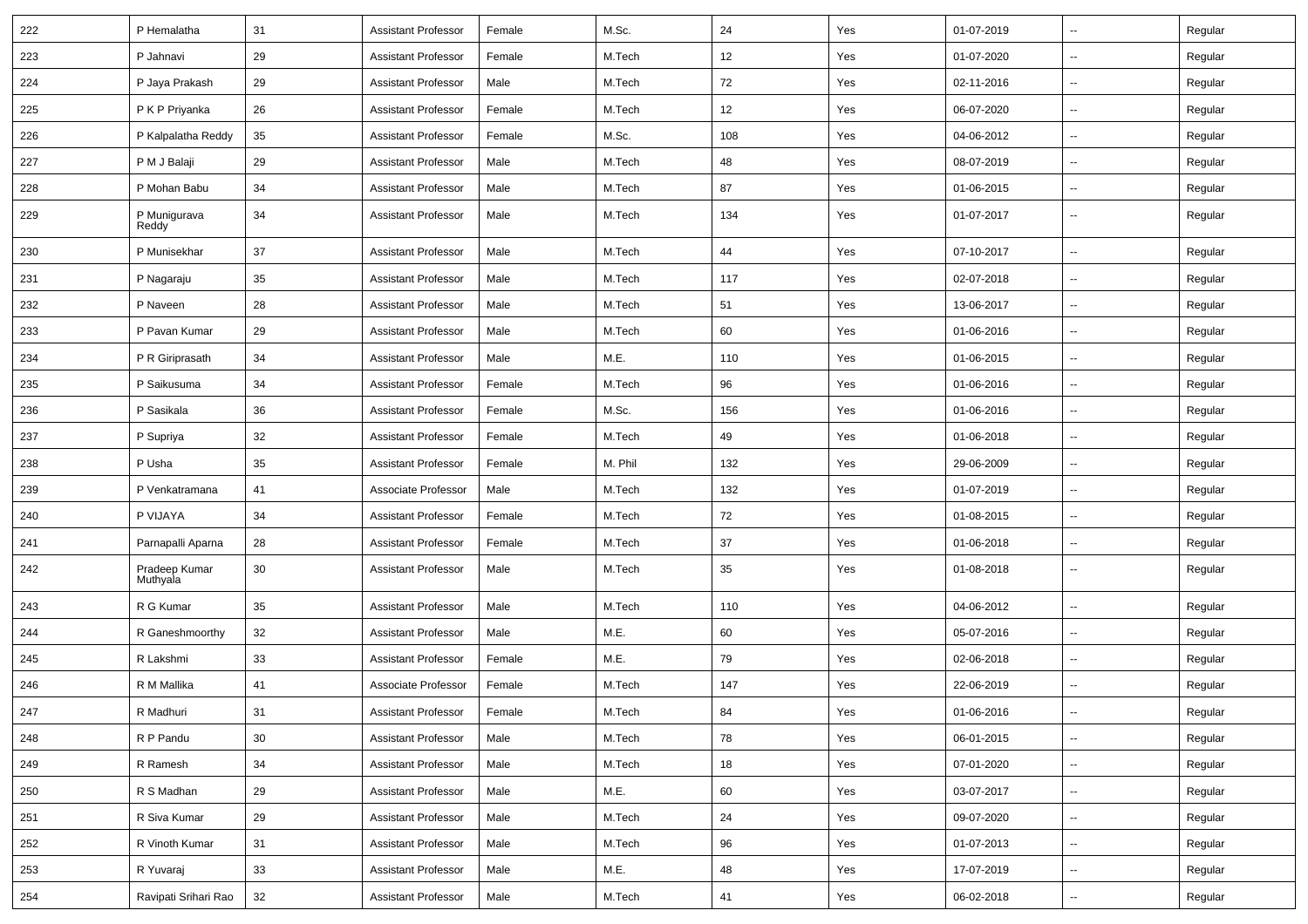| 255 | Rayavaram Reddy<br>Kishore Reddy | 34 | <b>Assistant Professor</b> | Male   | M.Tech  | 24  | Yes | 02-07-2019 | $\sim$                   | Regular |
|-----|----------------------------------|----|----------------------------|--------|---------|-----|-----|------------|--------------------------|---------|
| 256 | S Asha                           | 29 | <b>Assistant Professor</b> | Female | M.Tech  | 60  | Yes | 25-05-2015 | $\sim$                   | Regular |
| 257 | S B RANJANI                      | 36 | <b>Assistant Professor</b> | Female | M.Tech  | 113 | Yes | 03-07-2017 | --                       | Regular |
| 258 | S Chandrasekhar                  | 36 | <b>Assistant Professor</b> | Male   | M.Tech  | 24  | Yes | 01-06-2019 | --                       | Regular |
| 259 | S Dhamu                          | 23 | <b>Assistant Professor</b> | Male   | M.Tech  | 30  | Yes | 06-01-2019 | $\overline{a}$           | Regular |
| 260 | S Divya                          | 28 | <b>Assistant Professor</b> | Female | M.Tech  | 12  | Yes | 01-07-2020 | $\overline{\phantom{a}}$ | Regular |
| 261 | S Habimunnisa                    | 31 | <b>Assistant Professor</b> | Female | M.Sc.   | 11  | Yes | 01-08-2020 | $\sim$                   | Regular |
| 262 | S Hari Prasad                    | 31 | <b>Assistant Professor</b> | Male   | M.Tech  | 48  | Yes | 01-06-2019 | $\sim$                   | Regular |
| 263 | S Harikrishna                    | 29 | <b>Assistant Professor</b> | Male   | M.Tech  | 50  | Yes | 01-10-2019 | $\overline{\phantom{a}}$ | Regular |
| 264 | S Immanuel Ratna<br>Kumar        | 29 | <b>Assistant Professor</b> | Male   | M.Tech  | 45  | Yes | 01-07-2019 | --                       | Regular |
| 265 | S Karishma Ali                   | 26 | <b>Assistant Professor</b> | Female | M.Tech  | 12  | Yes | 09-07-2020 | $\overline{\phantom{a}}$ | Regular |
| 266 | S Kavitha                        | 28 | <b>Assistant Professor</b> | Female | M.Tech  | 24  | Yes | 06-06-2018 | $\sim$                   | Regular |
| 267 | S Munisekhar                     | 41 | Associate Professor        | Male   | M.Tech  | 73  | Yes | 01-06-2015 | $\sim$                   | Regular |
| 268 | S Nalini                         | 28 | <b>Assistant Professor</b> | Female | M.Sc.   | 72  | Yes | 01-06-2016 | $\sim$                   | Regular |
| 269 | S Narasimhulu                    | 31 | <b>Assistant Professor</b> | Male   | M.Sc.   | 25  | Yes | 03-06-2019 | $\sim$                   | Regular |
| 270 | S Prakash                        | 32 | <b>Assistant Professor</b> | Male   | M.E.    | 96  | Yes | 17-07-2019 | $\overline{\phantom{a}}$ | Regular |
| 271 | S Pranavi                        | 29 | <b>Assistant Professor</b> | Female | M.Tech  | 48  | Yes | 06-02-2019 | $\overline{a}$           | Regular |
| 272 | S Prem Raj                       | 36 | <b>Assistant Professor</b> | Male   | M.E.    | 72  | Yes | 08-06-2016 | $\overline{\phantom{a}}$ | Regular |
| 273 | S Suresh                         | 49 | <b>Assistant Professor</b> | Male   | M. Phil | 204 | Yes | 01-06-2015 | $\sim$                   | Regular |
| 274 | S Thanesh                        | 31 | <b>Assistant Professor</b> | Male   | M.Sc.   | 96  | Yes | 12-08-2015 | $\sim$                   | Regular |
| 275 | S Venkataraman                   | 32 | <b>Assistant Professor</b> | Male   | M.Tech  | 101 | Yes | 20-08-2020 | $\sim$                   | Regular |
| 276 | Sambasiva<br>Velathikota         | 36 | <b>Assistant Professor</b> | Male   | M.Tech  | 114 | Yes | 05-09-2020 | $\overline{\phantom{a}}$ | Regular |
| 277 | Sateesh<br>Siddamreddy           | 25 | <b>Assistant Professor</b> | Male   | M.Tech  | 9   | Yes | 01-10-2020 | $\sim$                   | Regular |
| 278 | Sekar Vignesh                    | 30 | <b>Assistant Professor</b> | Male   | M.E.    | 72  | Yes | 17-07-2019 | $\overline{\phantom{a}}$ | Regular |
| 279 | Selvam Sangeetha                 | 34 | <b>Assistant Professor</b> | Female | M.E.    | 32  | Yes | 17-08-2020 | $\overline{\phantom{a}}$ | Regular |
| 280 | Siva Nookala                     | 28 | <b>Assistant Professor</b> | Male   | M.Tech  | 58  | Yes | 06-08-2020 | $\sim$                   | Regular |
| 281 | Sreenivasulu<br>Bezawada         | 39 | Associate Professor        | Male   | M.Tech  | 144 | Yes | 14-06-2016 | $\overline{\phantom{a}}$ | Regular |
| 282 | Subhasree Vignani<br>Reddigunta  | 29 | <b>Assistant Professor</b> | Female | M.Tech  | 24  | Yes | 04-08-2020 | $\overline{\phantom{a}}$ | Regular |
| 283 | Sundara Moorthy<br>Kanakaraj     | 29 | <b>Assistant Professor</b> | Male   | M.E.    | 60  | Yes | 17-07-2019 | $\overline{\phantom{a}}$ | Regular |
| 284 | T B Hari Babu                    | 30 | <b>Assistant Professor</b> | Male   | M.Tech  | 24  | Yes | 09-07-2020 | $\sim$                   | Regular |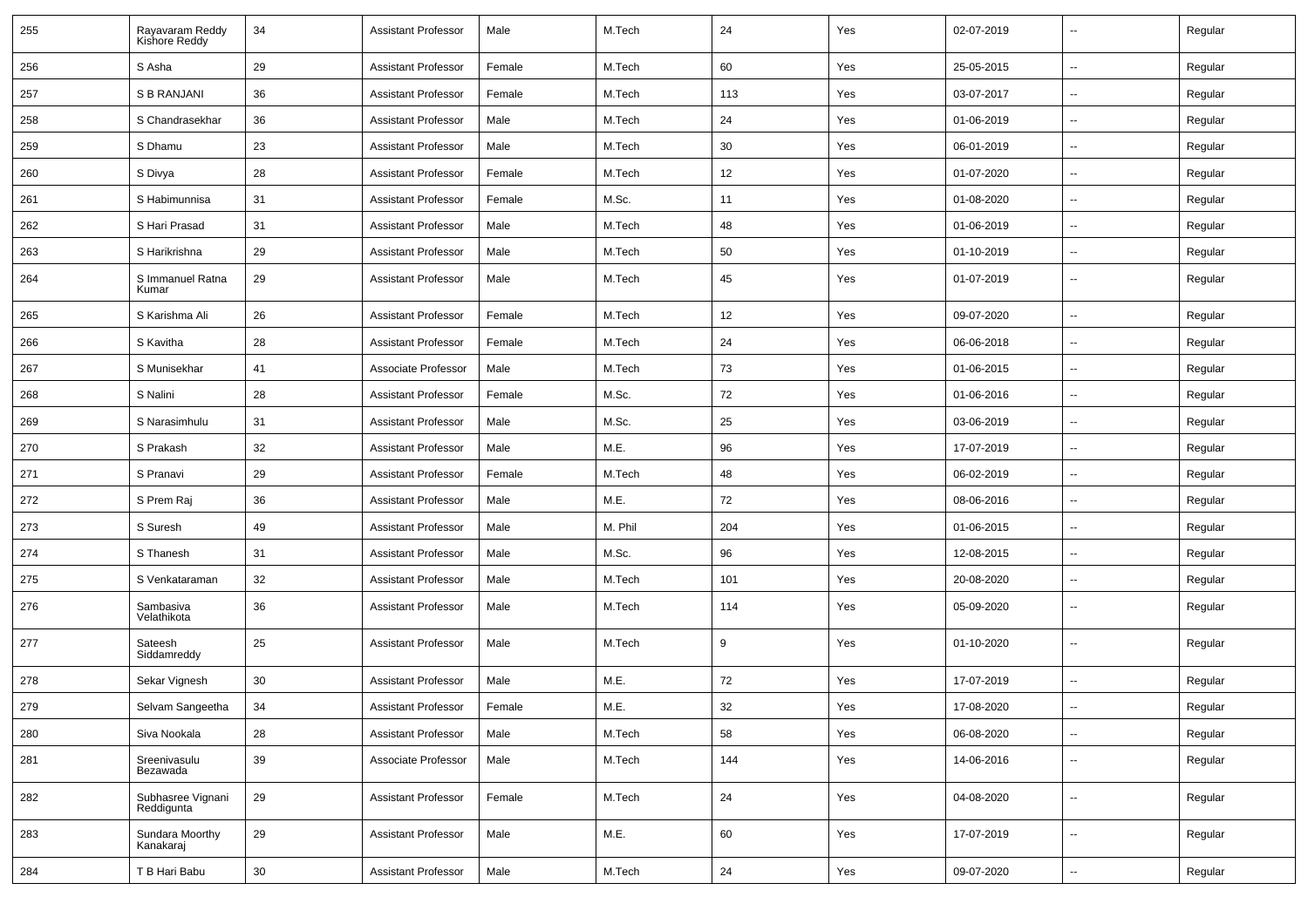| 285 | T Bhaskaraiah             | 32 | <b>Assistant Professor</b> | Male   | M.Tech | 97  | Yes | 03-06-2013 | $\overline{\phantom{a}}$ | Regular |
|-----|---------------------------|----|----------------------------|--------|--------|-----|-----|------------|--------------------------|---------|
| 286 | T Devarajulu Reddy        | 32 | <b>Assistant Professor</b> | Male   | M.Tech | 60  | Yes | 10-07-2019 | -−                       | Regular |
| 287 | T Harikala                | 35 | <b>Assistant Professor</b> | Female | M.Tech | 24  | Yes | 01-06-2019 | $\overline{\phantom{a}}$ | Regular |
| 288 | T J Shivakumar            | 35 | <b>Assistant Professor</b> | Male   | M.Sc.  | 120 | Yes | 01-06-2018 | $\overline{a}$           | Regular |
| 289 | T Lakshmi                 | 39 | Associate Professor        | Female | M.Tech | 178 | Yes | 17-08-2020 | -−                       | Regular |
| 290 | T Madhuranthaka           | 41 | Associate Professor        | Male   | M.Tech | 192 | Yes | 04-06-2019 | Ξ.                       | Regular |
| 291 | T Murali Krishna          | 36 | <b>Assistant Professor</b> | Male   | M.Sc.  | 37  | Yes | 01-06-2018 | $\sim$                   | Regular |
| 292 | T Nagaraju                | 41 | <b>Assistant Professor</b> | Male   | M.Tech | 60  | Yes | 09-07-2020 | -−                       | Regular |
| 293 | T Santhosh Kumar<br>Reddy | 33 | <b>Assistant Professor</b> | Male   | M.Tech | 96  | Yes | 01-06-2016 | $\overline{\phantom{a}}$ | Regular |
| 294 | T Sundararajulu           | 31 | <b>Assistant Professor</b> | Male   | M.Tech | 12  | Yes | 03-08-2020 | Ξ.                       | Regular |
| 295 | Thandayee<br>Pravallika   | 26 | <b>Assistant Professor</b> | Female | M.Tech | 24  | Yes | 02-09-2020 | $\overline{\phantom{a}}$ | Regular |
| 296 | Tipperudramma N           | 26 | <b>Assistant Professor</b> | Female | M.Tech | 24  | Yes | 01-07-2019 | $\overline{\phantom{a}}$ | Regular |
| 297 | U Srinivasulu             | 37 | Associate Professor        | Male   | M.Tech | 120 | Yes | 23-06-2016 | --                       | Regular |
| 298 | V Dhananjaya              | 46 | <b>Assistant Professor</b> | Male   | M.A    | 25  | Yes | 04-06-2019 | Ξ.                       | Regular |
| 299 | V Govinda Naik            | 47 | <b>Assistant Professor</b> | Male   | M.Tech | 97  | Yes | 10-06-2013 | $\overline{\phantom{a}}$ | Regular |
| 300 | V Karthick                | 33 | <b>Assistant Professor</b> | Male   | M.Tech | 51  | Yes | 02-12-2019 | $\overline{\phantom{a}}$ | Regular |
| 301 | V Karthikeyan             | 39 | Associate Professor        | Male   | M.E.   | 169 | Yes | 01-07-2017 | $\overline{\phantom{a}}$ | Regular |
| 302 | V Latha                   | 29 | <b>Assistant Professor</b> | Female | M.Tech | 60  | Yes | 01-06-2018 | $\overline{\phantom{a}}$ | Regular |
| 303 | V M Gayathri              | 34 | <b>Assistant Professor</b> | Female | M.A    | 95  | Yes | 02-07-2014 | --                       | Regular |
| 304 | V M Thenkani              | 28 | <b>Assistant Professor</b> | Male   | M.Tech | 36  | Yes | 27-06-2019 | Ξ.                       | Regular |
| 305 | V Mamatha                 | 31 | <b>Assistant Professor</b> | Female | M.Tech | 72  | Yes | 04-06-2018 | $\overline{\phantom{a}}$ | Regular |
| 306 | V Manasa                  | 34 | <b>Assistant Professor</b> | Female | M.Tech | 96  | Yes | 02-06-2018 | --                       | Regular |
| 307 | V N Saraswathi            | 30 | <b>Assistant Professor</b> | Female | M.Tech | 48  | Yes | 08-06-2018 | $\sim$                   | Regular |
| 308 | V Nisha<br>Priyadharshini | 24 | <b>Assistant Professor</b> | Female | M.Tech | 8   | Yes | 09-07-2020 | $\overline{\phantom{a}}$ | Regular |
| 309 | V Nithya                  | 28 | <b>Assistant Professor</b> | Female | M.Tech | 36  | Yes | 27-06-2019 |                          | Regular |
| 310 | V Sivasubramanyam         | 30 | <b>Assistant Professor</b> | Male   | M.Tech | 96  | Yes | 03-06-2011 | Ξ.                       | Regular |
| 311 | V Sreenivasulu            | 25 | <b>Assistant Professor</b> | Male   | M.Tech | 12  | Yes | 09-07-2020 | $\overline{\phantom{a}}$ | Regular |
| 312 | Varikuti Likhitha         | 25 | <b>Assistant Professor</b> | Female | M.Tech | 24  | Yes | 01-07-2019 | $\sim$                   | Regular |
| 313 | Vinayak                   | 24 | <b>Assistant Professor</b> | Male   | M.Tech | 13  | Yes | 01-09-2020 | $\sim$                   | Regular |
| 314 | Vinod Kumar Balaji        | 32 | Associate Professor        | Male   | M.Tech | 98  | Yes | 10-06-2016 | $\sim$                   | Regular |
| 315 | Y Murali                  | 36 | Associate Professor        | Male   | M.Tech | 120 | Yes | 02-07-2018 | $\overline{\phantom{a}}$ | Regular |
| 316 | Y Suresh                  | 38 | <b>Assistant Professor</b> | Male   | M.Sc.  | 11  | Yes | 01-08-2020 | $\overline{\phantom{a}}$ | Regular |